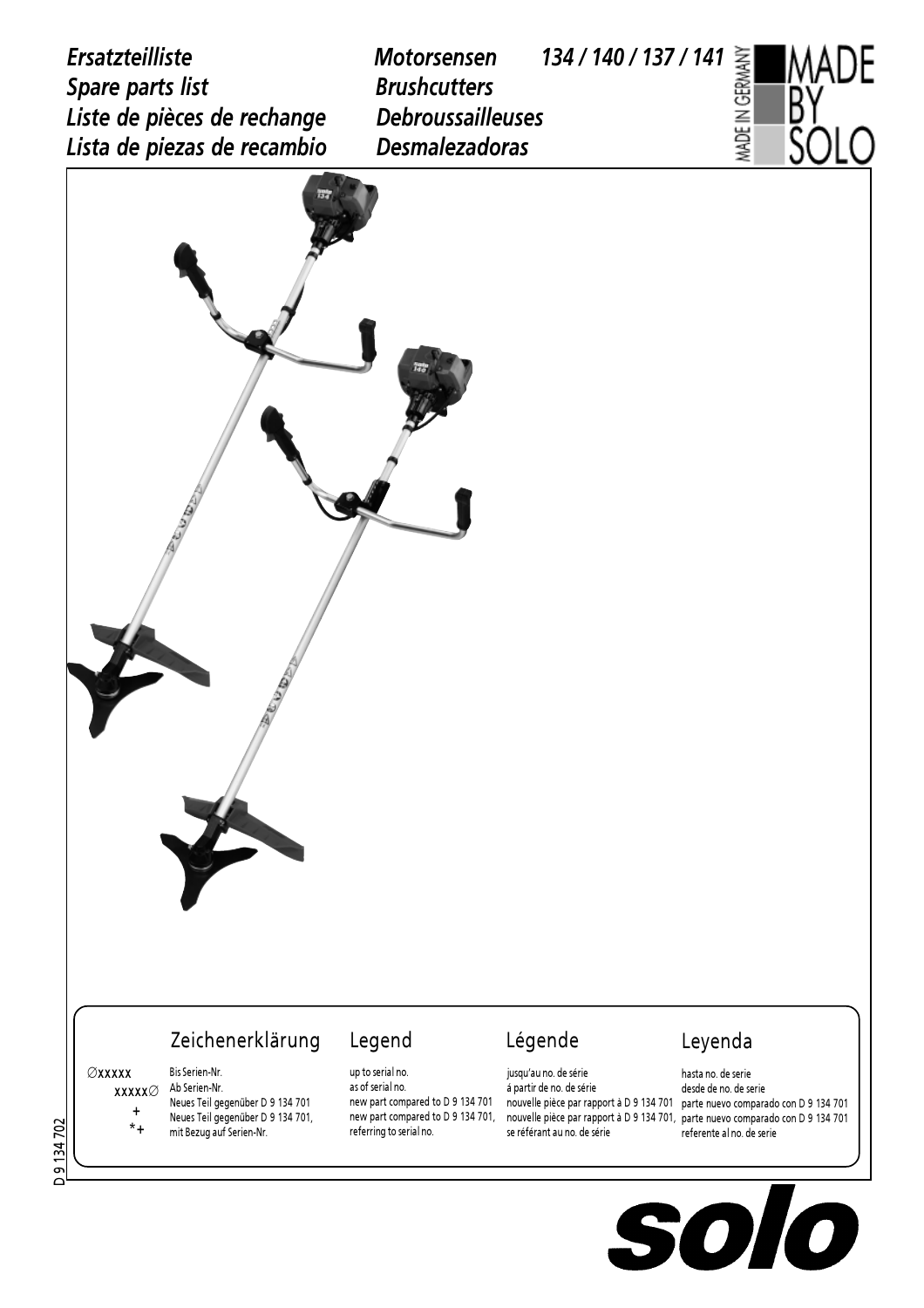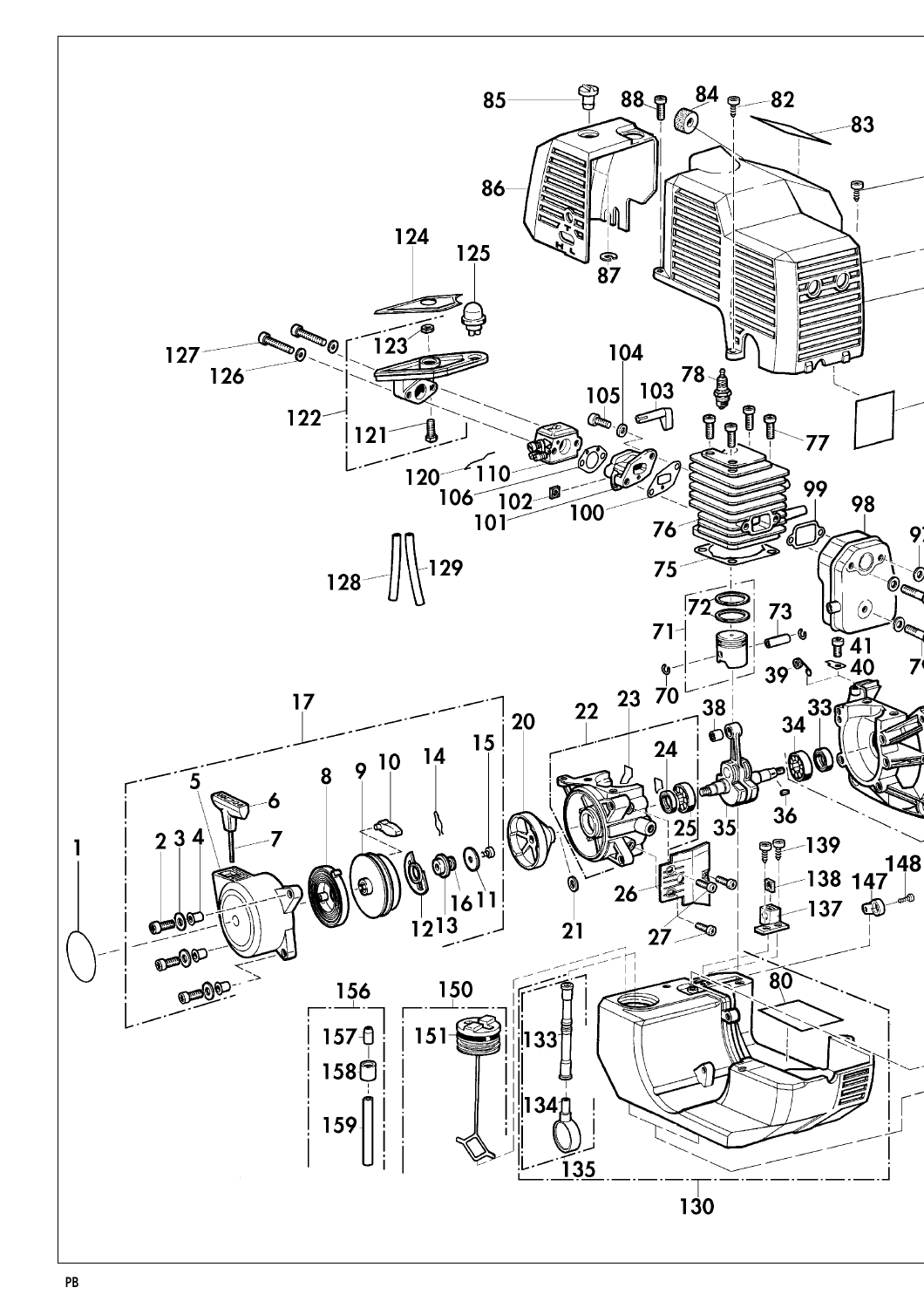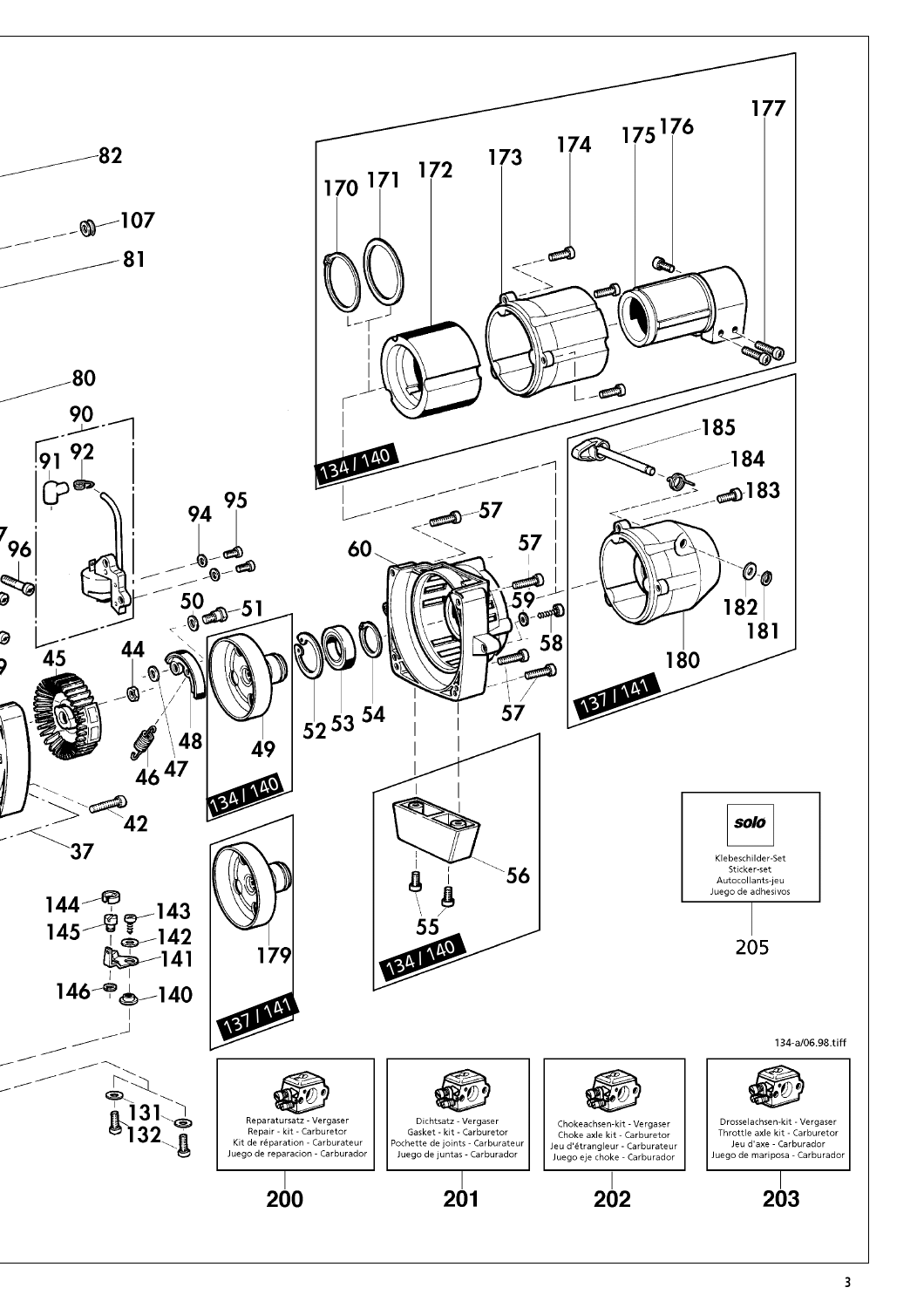| Bild-Nr. I<br>Pos.-No. | Bestell-Nr.<br>Order-No. | Modell<br>Type | Menge<br>Quantity                | Motor/                                                             | Engine/                                   | Moteur/                                      | Motor/                                      |
|------------------------|--------------------------|----------------|----------------------------------|--------------------------------------------------------------------|-------------------------------------------|----------------------------------------------|---------------------------------------------|
|                        | Pos.-No. No. de Cde.     | Modèle         | Nombres                          | Gehäuse                                                            | Housing                                   | Carter                                       | Carter                                      |
| Pos.-No.               | Ref.-Nr.                 | Modelo         | Cantidad                         |                                                                    |                                           |                                              |                                             |
| 1<br>2                 | 00 69 890<br>00 18 339   |                | 1<br>3                           | Selbstklebeschild "SOLO" Ø 42 mm<br>Zylinderschraube M5x30         | sticker "SOLO"<br>screw                   | autocollant "SOLO"<br><b>VİS</b>             | adhesivo "SOLO"<br>tornillo                 |
| 3                      | 00 72 140                |                | 3                                | Tellerfeder 5,2x12x0,5 DIN 2093 B                                  | spring washer                             | rondelle élastique                           | arandela                                    |
| 4                      | 00 44 281                |                | 3                                | Niet 7x0,75x9,8 DIN 7340 A                                         | rivet                                     | rivet                                        | remache                                     |
| 5                      | 21 00 574                |                | 1                                | Startergehäuse                                                     | starter housing                           | boîtier starter                              | caja de aranque                             |
| 6<br>7                 | 20 74 569<br>00 63 195   |                | 1<br>1                           | Startergriff<br>Starterseil 3x1050                                 | starter grip<br>starter rope              | poignée de lanceur<br>corde de lanceur       | empunadura arranque<br>cuerda de arranque   |
| 8                      | 26 00 284                |                | 1                                | Federkassette                                                      | spring cassette                           | cassette de ressort                          | caja de resorte                             |
| 9                      | 20 74 978                |                | 1                                | Seilrolle                                                          | rope pulley                               | poulie                                       | roldana                                     |
| 10                     | 20 74 343                |                | 1<br>1                           | Starterklinke                                                      | starter pawl                              | cliquet de starter                           | trinquete                                   |
| 11<br>12               | 00 34 126<br>20 74 977   |                | 1                                | Tellerfeder 4 DIN 137 B<br>Kulisse, rot                            | spring washer<br>template, red            | rondelle élastique<br>coulisse, rouge        | arandela<br>colisa, roja                    |
| 13                     | 20 31 965                |                | 1                                | Distanzstück 4,3x12,5x5                                            | spacer                                    | pièce d'écartement                           | espaciador                                  |
| 14                     | 00 73 365                |                | 1                                | Federstecker 1,4                                                   | spring plug                               | goupille bêta                                | chaveta                                     |
| 15<br>16               | 00 18 384<br>00 31 611   |                | 1<br>1                           | Linsenschraube 4x16                                                | screw                                     | <b>VİS</b>                                   | tornillo<br>arandela                        |
| 17                     | 26 00 304                |                | $\mathbf{1}$                     | Scheibe 4,3x16x1<br>Starter RL, kompl., enthält:(                  | spring washer<br>starter, compl., inkl.:( | rondelle<br>lanceur, compl., incl.:(         | arranque, compl., incl.: (                  |
| (2)                    | 00 18 339                |                | 3                                | Zylinderschraube M5x30                                             | screw                                     | <b>VIS</b>                                   | tornillo                                    |
| (3)                    | 00 72 140                |                | 3                                | Tellerfeder 5,2x12x0,5 DIN 2093 B                                  | spring washer                             | rondelle élastique                           | arandela                                    |
| (4)                    | 00 44 281                |                | 3<br>1                           | Niet 7x0,75x9,8 DIN 7340 A                                         | rivet                                     | rivet                                        | remache                                     |
| (5)<br>(6)             | 21 00 574<br>20 74 569   |                | 1                                | Startergehäuse<br>Startergriff                                     | starter housing<br>starter grip           | boîtier starter<br>poignée de lanceur        | caja de aranque<br>empunadura arranque      |
| (7)                    | 00 63 195                |                | 1                                | Starterseil 3x1050                                                 | starter rope                              | corde de lanceur                             | cuerda de arranque                          |
| (8)                    | 26 00 284                |                | 1                                | Federkassette                                                      | spring cassette                           | cassette de ressort                          | caja de resorte                             |
| (9)<br>(10)            | 20 74 978                |                | 1<br>1                           | Seilrolle                                                          | rope pulley                               | poulie                                       | roldana                                     |
| (11)                   | 20 74 343<br>00 34 126   |                | 1                                | Starterklinke<br>Tellerfeder 4 DIN 137 B                           | starter pawl<br>spring washer             | cliquet de starter<br>rondelle élastique     | trinquete<br>arandela                       |
| (12)                   | 20 74 977                |                | 1                                | Kulisse, rot                                                       | template, red                             | coulisse, rouge                              | colisa, roja                                |
| (13)                   | 20 31 965                |                | 1                                | Distanzstück 4,3x12,5x5                                            | spacer                                    | pièce d'écartement                           | espaciador                                  |
| (14)<br>(15)           | 00 73 365<br>00 18 384   |                | 1<br>1                           | Federstecker 1,4                                                   | spring plug                               | goupille bêta                                | chaveta                                     |
| (16)                   | 00 31 611                |                | 1                                | Linsenschraube 4x16<br>Scheibe 4,3x16x1)                           | screw<br>spring washer)                   | <b>VİS</b><br>rondelle)                      | tornillo<br>arandela)                       |
| 20                     | 20 12 849                |                | 1                                | Anwurfrolle                                                        | pulley                                    | poulie lancement                             | polea                                       |
| 21                     | 00 72 141                |                | 1                                | Tellerfeder 9,2x18x0,7 DIN 2093 B                                  | spring washer                             | rondelle élastique                           | arandela                                    |
| 22<br>(23)             | 21 00 625<br>20 61 468   |                | 1<br>1                           | Kurbelgehäuse, Starterseite, enth.(<br>Kurbelgehäusedichtung 0,4   | crankcase, starter side, incl.(           | carter-moteur, incl.(                        | carter cigüenal, incl:(<br>junta de carter  |
| (24)                   | 00 54 252                |                | $\overline{c}$                   | Wellendichtring 12x19x5                                            | crankcase gasket<br>oil seal              | joint de carter<br>joint spy                 | reten                                       |
| (25)                   | 00 52 264                |                | 1                                | Nadelhülse 15x29,5x9,8)                                            | sleeve)                                   | douille)                                     | casquillo)                                  |
| 23                     | 20 61 468                |                | $\mathbf{1}$                     | Kurbelgehäusedichtung 0,4                                          | crankcase gasket                          | joint de carter                              | junta de carter                             |
| 24<br>25               | 00 54 252<br>00 52 264   |                | 1                                | Wellendichtring 12x19x5<br>Nadelhülse 15x29,5x9,8                  | oil seal<br>sleeve                        | joint spy<br>douille                         | reten<br>casquillo                          |
| 26                     | 20 43 999                |                | 1                                | Luftleitblech                                                      | air guide plate                           | tôle guide air                               | chapa guia aerea                            |
| 27                     | 00 18 383                |                | 3                                | Zylinderschraube M3x6                                              | screw                                     | <b>VİS</b>                                   | tornillo                                    |
| 33                     | 00 54 252                |                | 1                                | Wellendichtring 12x19x5                                            | oil seal                                  | joint spy                                    | reten                                       |
| 34<br>35               | 00 50 102<br>22 00 956   |                | 1<br>1                           | Kugellager 15x35x11 DIN 6202<br>Kurbelwelle                        | ball bearing<br>crankshaft                | roulement à billes<br>vilebrequin            | cojinete de bolas<br>cigüenal               |
| 36                     | 00 75 100                |                | 1                                | Scheibenfeder 2x3,7 DIN 6888                                       | disc spring                               | clavette                                     | cuna                                        |
| 37                     | 21 00 626                |                | 1                                | Kurbelgehäuse, Abtriebsseite, enth.( crankcase, drive side, incl.( |                                           | carter-moteur, incl.(                        | carter cigüenal, incl.(                     |
| (33)<br>(34)           | 00 54 252                |                | 1<br>1                           | Wellendichtring 12x19x5                                            | oil seal                                  | joint spy                                    | reten                                       |
| 38                     | 00 50 102<br>00 52 226   |                | 1                                | Kugellager 15x35x11 DIN 6202)<br>Nadelkäfig 9x13x12,5              | ball bearing)<br>needle bearing           | roulement à billes)<br>roulement à aiguilles | cojinete de bolas)<br>casquillo de cojinete |
| 39                     | 20 36 371                |                | 1                                | Haltedraht 1x5,4/6,5                                               | fixing wire                               | fil de fixation                              | alambre                                     |
| 40                     | 00 84 632                |                | 1                                | Stecker 4,8x0,8 DIN 4634 A                                         | flat plug                                 | connecteur plat                              | enchufe                                     |
| 41<br>42               | 00 18 353<br>00 18 339   |                | 1<br>4                           | Zylinderschraube M4x6<br>Zylinderschraube M5x30                    | screw                                     | <b>VİS</b><br>vis                            | tornillo<br>tornillo                        |
| 44                     | 00 20 145                |                | 1                                | Sechskantmutter M8x1 DIN 8673                                      | screw<br>nut                              | écrou                                        | tuerca                                      |
| 45                     | 24 00 287                |                | 1                                | Lüfterrad                                                          | fan wheel                                 | turbine                                      | turbina                                     |
| 46                     | 00 71 225                |                | $\mathbf{1}$                     | Zugfeder 2x9,9x36                                                  | spring                                    | ressort                                      | resorte                                     |
| 47<br>48               | 00 31 571<br>35 00 404   |                | $\overline{c}$<br>$\overline{c}$ | Anlaufscheibe 6x16x1<br>Fliehgewicht                               | washer<br>clutch weight                   | rondelle<br>poids centrifuge                 | arandela<br>peso centrifugo                 |
| 49                     | 35 00 399P               | 134/140        | 1                                | Kupplungsglocke Ø 69 mit Nabe                                      | clutch drum                               | cloche d'embrayage                           | campana de embrague                         |
| 50                     | 00 72 141                |                | $\overline{c}$                   | Tellerfeder 9,2x18x0,7 DIN 2093 B                                  | spring washer                             | rondelle élastique                           | arandela                                    |
| 51<br>52               | 00 18 404                |                | $\overline{2}$<br>1              | Sechskantschraube M6x27                                            | screw                                     | <b>VİS</b>                                   | tornillo                                    |
| 53                     | 00 55 113<br>00 50 250   |                | 1                                | Sicherungsring 40x1,75 DIN 472<br>Kugellager 17x40x12 DIN 6203     | circlip<br>ball bearing                   | circlip<br>roulement à billes                | anillo de seguridad<br>cojinete de bolas    |
| 54                     | 00 55 105                |                | $\mathbf{1}$                     | Sicherungsring 17x1 DIN 471                                        | circlip                                   | circlip                                      | anillo de seguridad                         |
| 55                     | 00 18 347                |                | $\overline{c}$                   | Zylinderschraube M6x20                                             | screw                                     | <b>VİS</b>                                   | tornillo                                    |
| 56<br>57               | 20 73 602                |                | 1<br>4                           | Stützleiste                                                        | support strip                             | nervure renforcement                         | soporte                                     |
| 58                     | 00 18 339<br>00 18 363   |                | $\overline{c}$                   | Zylinderschraube M5x30<br>Linsenschraube 5x20                      | screw<br>screw                            | <b>VİS</b><br>vis                            | tornillo<br>tornillo                        |
| 59                     | 00 34 201                |                | $\overline{c}$                   | Sicherungsscheibe 5                                                | circlip                                   | rondelle                                     | anillo de seguridad                         |
| 60                     | 20 11 739                |                | 1                                | Lüftergehäuse                                                      | fan casing                                | boîtier turbine                              | carter turbina                              |
| 70                     | 00 55 278                |                | $\overline{2}$                   | Sprengring 9x0,8 DIN 73130                                         | ring                                      | bague de sécurité                            | anillo                                      |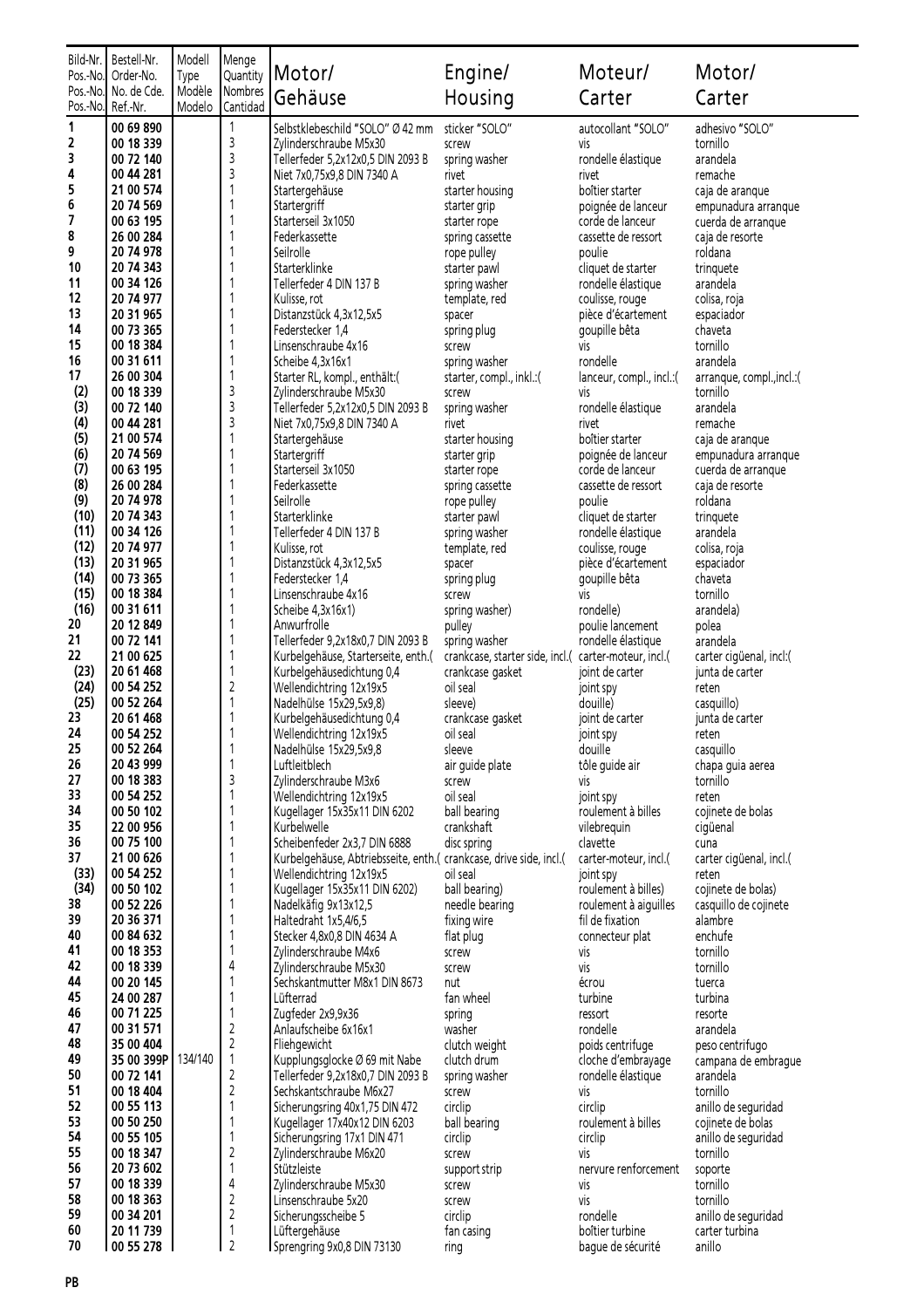| Bild-Nr. I        | Bestell-Nr.<br>Pos.-No. Order-No. | Modell<br>Type     | Menge<br>Quantity   | Motor/                                                       | Engine/                                  | Moteur/                                          | Motor/                                                   |
|-------------------|-----------------------------------|--------------------|---------------------|--------------------------------------------------------------|------------------------------------------|--------------------------------------------------|----------------------------------------------------------|
|                   | Pos.-No. No. de Cde.              | Modèle             | Nombres             | Gehäuse                                                      | Housing                                  | Carter                                           | Carter                                                   |
| Pos.-No. Ref.-Nr. |                                   | Modelo             | Cantidad            |                                                              |                                          |                                                  |                                                          |
| 71<br>(72)        | 22 00 232<br>20 48 355            | 134/137<br>134/137 | 1<br>2              | Kolben Ø 37 enth.:(<br>Kolbenring 37x1,5)                    | piston incl.(<br>piston ring)            | piston incl.(<br>segment de piston)              | piston incl.(<br>anillo de piston)                       |
| 71                | 22 00 233                         | 140/141            | $\mathbf{1}$        | Kolben Ø 40 ent.:(                                           | piston, incl.(                           | piston, incl.(                                   | piston, incl.(                                           |
| (72)              | 20 48 354                         | 140/141            | $\overline{2}$      | Kolbenring 40x1,5)                                           | piston ring)                             | segment de piston)                               | anillo de piston)                                        |
| 72                | 20 48 355                         | 134/137            | 2                   | Kolbenring 37x1,5                                            | piston ring                              | segment de piston                                | anillo de piston                                         |
| 72<br>73          | 20 48 354<br>20 31 117P           | 140/141            | 2<br>1              | Kolbenring 40x1,5<br>Kolbenbolzen 9/6x28                     | piston ring<br>piston pin                | segment de piston                                | anillo de piston                                         |
| 75                | 20 61 469                         |                    |                     | Zylinderfußdichtung 0,8                                      | cylinder gasket                          | axe de piston<br>joint cylindre                  | bulon de piston<br>junta cilindro                        |
| 76                | 20 11 743                         | 134/137            | 1                   | Zylinder Ø 37                                                | cylinder                                 | cylindre                                         | cilindro                                                 |
| 76                | 20 11 744                         | 140/141            | 1                   | Zylinder Ø 40                                                | cylinder                                 | cylindre                                         | cilindro                                                 |
| 77                | 00 18 337                         |                    | 4                   | Zylinderschraube M5x20                                       | screw                                    | vis                                              | tornillo                                                 |
| 78<br>79          | 23 00 730<br>00 18 378            |                    | 1<br>1              | Zündkerze WSR6F 200                                          | spark plug                               | bougie<br>vis                                    | bujia<br>tornillo                                        |
| 80                | 60 42 826                         |                    | $\mathsf 2$         | Zylinderschraube M5x55<br>Isolierfolie 0,05 dick             | screw<br>insulating foil                 | feuille isolatrice                               | laminilla                                                |
| 81                | 21 00 559                         |                    | 1                   | Haube, rot                                                   | cover, red                               | coquille, rouge                                  | cubierta, rojo                                           |
| 82                | 00 18 355                         |                    | $\overline{2}$      | Linsenschraube 4x16                                          | screw                                    | vis                                              | tornillo                                                 |
| 83                | 00 69 876                         | 140                | $\mathbf{1}$        | Selbstklebeschild "SOLO 140"                                 | sticker "SOLO 140"                       | autocollant "SOLO 140"                           | adhesivo "SOLO 140"                                      |
| 83<br>83          | 00 69 797<br>00 69 877            | 134<br>137         | 1<br>$\mathbf{1}$   | Selbstklebeschild "SOLO 134"                                 | sticker "SOLO 134"                       | autocollant "SOLO 134"                           | adhesivo "SOLO 134"                                      |
| 83                | 00 69 878                         | 141                | 1                   | Selbstklebeschild "SOLO 137"<br>Selbstklebeschild "SOLO 141" | sticker "SOLO 137"<br>sticker "SOLO 141" | autocollant "SOLO 137"<br>autocollant "SOLO 141" | adhesivo "SOLO 137"<br>adhesivo "SOLO 141"               |
| 84                | 60 63 301                         |                    | 1                   | Gummiring 5x25x20                                            | hose guide                               | mousse de protection                             | anillo                                                   |
| 85                | 68 00 286                         |                    | 1                   | Filterschraube M5                                            | filter screw                             | vis filtre                                       | tornillo filtro                                          |
| 86                | 20 73 605                         |                    | 1                   | Filterhaube                                                  | filter cover                             | boîte filtre                                     | cubierta filtro                                          |
| 87<br>88          | 00 55 279<br>00 18 336            |                    | 1<br>$\overline{2}$ | Sicherungsring 8x0,8 DIN 7993<br>Zylinderschraube M5x16      | safety ring<br>screw                     | circlip<br>vis                                   | anillo de seguridad<br>tornillo                          |
| 90                | 23 00 713                         |                    | 1                   | Zündmodul PHELON, enth.:(                                    | ignition coil, incl.(                    | bobine allumage, incl.(                          | bobina, incl.(                                           |
| (91)              | 00 84 735                         |                    | 1                   | Kerzenstecker                                                | spark plug cap                           | capuchon de bougie                               | terminal de la bujia                                     |
| (92)              | 00 73 418                         |                    | 1                   | Kontaktfeder, PHELON)                                        | contact spring)                          | ressort de contact)                              | resorte de contacto)                                     |
| 91<br>92          | 00 84 735                         |                    | $\mathbf{1}$        | Kerzenstecker                                                | spark plug cap                           | capuchon de bougie                               | terminal de la bujia                                     |
| 94                | 00 73 418<br>00 72 148            |                    | 1<br>$\overline{2}$ | Kontaktfeder, PHELON<br>Sicherungsscheibe 4 DIN 6796         | contact spring<br>washer                 | ressort de contact<br>rondelle                   | resorte de contacto<br>arandela                          |
| 95                | 00 18 327                         |                    | $\sqrt{2}$          | Zylinderschraube M4x20                                       | screw                                    | vis                                              | tornillo                                                 |
| 96                | 00 18 342                         |                    | $\overline{2}$      | Zylinderschraube M5x60                                       | screw                                    | vis                                              | tornillo                                                 |
| 97                | 00 34 201                         |                    | 3                   | Sicherungsscheibe 5                                          | circlip                                  | rondelle                                         | anillo circlip                                           |
| 98<br>99          | 25 00 652<br>20 61 441            |                    | 1<br>1              | Auspuff                                                      | muffler                                  | échappement<br>joint amortisseur                 | escape                                                   |
| 100               | 20 61 467                         |                    | 1                   | Auspuffdichtung, 1,0 mm dick<br>Vergaserflanschdichtung 0,8  | muffler gasket<br>manifold gasket        | joint bride carburateur                          | junta del escape<br>junta                                |
| 101               | 23 00 681                         |                    | $\mathbf{1}$        | Vergaserstutzen                                              | manifold                                 | colerette carburateur                            | munon carburador                                         |
| 102               | 00 20 160                         |                    | $\mathsf 2$         | Vierkantmutter M5                                            | nut                                      | écrou                                            | tuerca                                                   |
| 103               | 20 74 560                         |                    | $\mathbf{1}$        | Chokehebel                                                   | choke lever                              | levier choke                                     | palanca choke                                            |
| 104<br>105        | 00 34 201<br>00 18 337            |                    | 2<br>$\overline{2}$ | Sicherungsscheibe 5<br>Zylinderschraube M5x20                | washer<br>screw                          | rondelle<br>vis                                  | arandela<br>tornillo                                     |
| 106               | 20 61 466                         |                    | 1                   | Vergaserdichtung 0,8                                         | carburetor gasket                        | joint carburateur                                | junta carburador                                         |
| 107               | 00 66 666                         |                    | 1                   | Tülle 6/12/18/2                                              | grommet                                  | douille                                          | boca                                                     |
| 110               | 23 00 777                         |                    | 1                   | Vergaser WALBRO HDA 155                                      | carburetor                               | carburateur                                      | carburador                                               |
| 120<br>121        | 20 36 399<br>00 18 386            |                    | 1<br>1              | Gasgestänge<br>Vierkantschraube M5x20                        | throttle linkage<br>screw                | tringlerie des gaz<br>vis                        | varilla de gas<br>tornillo                               |
| 122               | 25 00 667                         |                    | 1                   | Filtergehäuse, enth.:(                                       | air filter housing, incl.(               | boîtier filtre à air, incl.(                     | carter filtro, incl.(                                    |
|                   | $(121)$ 00 18 386                 |                    | 1                   | Vierkantschraube M5x20                                       | screw                                    | vis                                              | tornillo                                                 |
|                   | $(123)$ 00 20 100                 |                    | 1                   | Sechskantmutter M5 DIN 439 B)                                | nut)                                     | écrou)                                           | tuerca)                                                  |
| 123<br>124        | 00 20 100                         |                    | 1                   | Sechskantmutter M5 DIN 439 B                                 | nut                                      | écrou                                            | tuerca                                                   |
| 125               | 25 00 735<br>27 00 322            |                    | 1<br>1              | Luftfilter<br>Primer                                         | air filter<br>primer                     | filtre à air<br>primer                           | filtro<br>primer                                         |
| 126               | 00 34 201                         |                    | $\overline{2}$      | Sicherungsscheibe 5                                          | washer                                   | rondelle                                         | anillo                                                   |
| 127               | 00 18 342                         |                    | $\sqrt{2}$          | Zylinderschraube M5x60                                       | screw                                    | vis                                              | tornillo                                                 |
| 128               | 00 64 300                         |                    | 1                   | Schlauch 3x1,5                                               | tube                                     | tuyau                                            | tubo                                                     |
| 129<br>130        | 00 64 407<br>27 00 338            |                    | 1<br>1              | Schlauch 2x1,5                                               | tube                                     | tuyau<br>réservoir essence, rouge                | tubo                                                     |
| 130               | 27 00 400 *+                      |                    | 1                   | Benzintank, rot<br>Benzintank, rot                           | fuel tank, red<br>fuel tank, red         | réservoir essence, rouge                         | deposito de gasolina, rojo<br>deposito de gasolina, rojo |
| 131               | 00 72 140                         |                    | $\overline{2}$      | Tellerfeder 5,2x12x0,5 DIN 2093 A                            | spring washer                            | rondelle élastique                               | muelle de disco                                          |
| 132               | 00 18 337                         |                    | $\overline{c}$      | Zylinderschraube M5x20                                       | screw                                    | <b>VİS</b>                                       | tornillo                                                 |
| 133               | 60 63 328                         |                    | 1                   | Kraftstoffschlauch 3x149                                     | fuel hose                                | tuyau d'essence                                  | tubo de gasolina                                         |
| 134<br>135        | 27 00 285<br>27 00 347            |                    | 1<br>1              | Benzinsucher<br>Kraftstoffilter, kompl.                      | fuel pick-up<br>fuel filter, compl.      | crépine d'essence<br>filtre d'essence, compl.    | filtro gasolina                                          |
| 137               | 20 74 581                         |                    | 1                   | Widerlager                                                   | bearing                                  | palier                                           | filtro, compl.<br>cojinete                               |
| 138               | 00 21 235                         |                    | 1                   | Vierkantmutter M5                                            | nut                                      | écrou                                            | tuerca                                                   |
| 139               | 00 18 355                         |                    | $\overline{2}$      | Linsenschraube 4x16                                          | screw                                    | vis                                              | tornillo                                                 |
| 140               | 20 31 987                         |                    | 1                   | Distanzscheibe 6,8/9,03/15x5,6/2,05                          | washer                                   | rondelle                                         | arandela                                                 |
| 141<br>142        | 20 43 400<br>00 31 611            |                    | 1<br>1              | Umlenkhebel<br>Scheibe 4,3x16x1                              | deviation lever<br>washer                | levier déviation<br>rondelle                     | palanca<br>arandela                                      |
| 143               | 00 18 355                         |                    | 1                   | Linsenschraube 4x16                                          | screw                                    | vis                                              | tornillo                                                 |
| 144               | 20 74 905                         |                    | $\mathbf{1}$        | Haltering                                                    | retaining ring                           | bague de support                                 | anillo soporte                                           |
| 145               | 100 66 442                        |                    | 1                   | Nippel, Gaszug 4,8/3,3x4                                     | nipple, gas cable                        | nipple                                           | racor                                                    |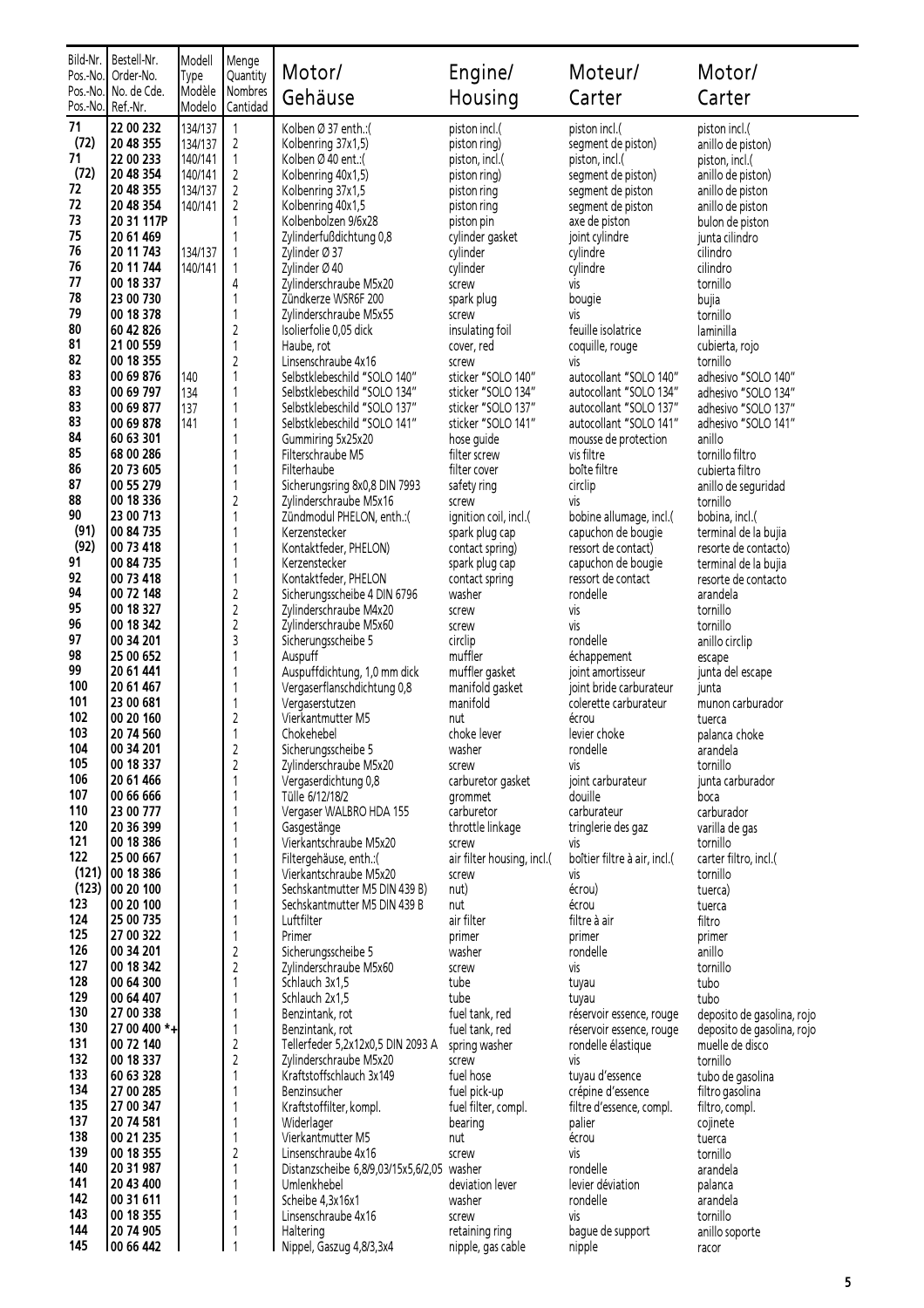|       | Bild-Nr. Bestell-Nr.<br>Pos.-No. Order-No.<br>Pos.-No. No. de Cde.<br>Pos.-No. Ref.-Nr. | Modell<br>Type<br>Modèle<br>Modelo | Menge<br>Quantity<br>Nombres<br>Cantidad | Motor/<br>Gehäuse                                          | Engine/<br>Housing           | Moteur/<br>Carter                                            | Motor/<br>Carter               |
|-------|-----------------------------------------------------------------------------------------|------------------------------------|------------------------------------------|------------------------------------------------------------|------------------------------|--------------------------------------------------------------|--------------------------------|
| 146   | 00 55 103                                                                               |                                    |                                          | Sicherungsscheibe 3,2 DIN 6799                             | safety washer                | rondelle                                                     | arandela                       |
| 150   | 27 00 344                                                                               |                                    |                                          | Tankverschluß, kompl., enth.:                              | tank lid, compl. incl.(      | bouchon de réservoir, compl., incl.(tapa de deposito, incl.( |                                |
| (151) | 00 62 280                                                                               |                                    |                                          | $O-Ring 3x30$                                              | ring)                        | joint torique)                                               | anillo)                        |
| 151   | 00 62 280                                                                               |                                    |                                          | O-Ring 3x30                                                | ring                         | joint torique                                                | anillo                         |
| 156   | 27 00 384                                                                               |                                    |                                          | Tankentlüftung mit Ventil, kompl. tank ventilation, compl. |                              | aération réservoir, compl.                                   | ventilacion                    |
| 170   | 00 55 275                                                                               | 134/140                            |                                          | Sicherungsring 36x1,75 DIN 471                             | washer                       | circlip                                                      | arandela                       |
| 171   | 00 31 570                                                                               | 134/140                            |                                          | Scheibe 37x47,5x1,5                                        | washer                       | rondelle                                                     | arandela                       |
| 172   | 00 94 290                                                                               | 134/140                            |                                          | Lagergummi                                                 | rubber connexion             | silent bloc. caoutch.                                        | connecion                      |
| 173   | 20 11 741                                                                               | 134/140                            |                                          | Flanschgehäuse                                             | flange housing               | carter à bride                                               | carter de brida                |
| 174   | 00 18 336                                                                               | 134/140                            | 3                                        | Zylinderschraube M5x16                                     | screw                        | vis                                                          | tornillo                       |
| 175   | 20 11 742                                                                               | 134/140                            |                                          | Klemmstück                                                 | clamp                        | serrage                                                      | abrazadera                     |
| 176   | 00 18 323                                                                               | 134/140                            |                                          | Zylinderschraube M5x14                                     | screw                        | vis                                                          | tornillo                       |
| 177   | 00 18 337                                                                               | 134/140                            | 2                                        | Zylinderschraube M5x20                                     | screw                        | vis                                                          | tornillo                       |
| 179   | 35 00 411                                                                               | 137/141                            |                                          | Kupplungsglocke Ø 69,2 mit Nabe clutch drum                |                              | cloche d'embrayage                                           | campana de embraque            |
| 180   | 20 73 562                                                                               | 137/141                            |                                          | Flanschgehäuse                                             | flange housing               | carter à bride                                               | carter de brida                |
| 181   | 00 55 101                                                                               | 137/141                            |                                          | Sicherungsscheibe 4 DIN 6799                               | safety washer                | rondelle                                                     | seguro                         |
| 182   | 00 30 100                                                                               | 137/141                            |                                          | Scheibe 6,4 DIN 125 B                                      | washer                       | rondelle                                                     | arandela                       |
| 183   | 00 18 336                                                                               | 137/141                            | 3                                        | Zylinderschraube M5x16                                     | screw                        | vis                                                          | tornillo                       |
| 184   | 00 73 400                                                                               | 137/141                            |                                          | Drehfeder 0,8x11,3                                         | torsion spring               | ressort de torsion                                           | resorte de torsion             |
| 185   | 68 00 272                                                                               | 137/141                            |                                          | Blockierhebel                                              | lock lever                   | levier blocage                                               | abrazadera                     |
| 200   | 05 10 887                                                                               |                                    |                                          | Reparatursatz-Vergaser                                     | repair-kit-carburetor        | kit de réparation-carburateur                                | juego de reparacion-carburador |
| 201   | 05 10 888                                                                               |                                    |                                          | Dichtsatz-Vergaser                                         | gasket-kit-carburetor        | pochette de joints-carburateur                               | juego de juntas-carburador     |
| 202   | 05 10 973                                                                               |                                    |                                          | Chokeachsen-kit-Vergaser                                   | choke axle kit-carburetor    | jeu d'étrangleur-carburateur                                 | juego eje choke-carburador     |
| 203   | 05 10 972                                                                               |                                    |                                          | Drosselachsen-kit-Vergaser                                 | throttle axle kit-carburetor | jeu d'axe-carburateur                                        | juego de mariposa-carburador   |
| 205   | 06 10 466                                                                               | 134                                |                                          | Klebeschilder-Set "134"                                    | sticker-set "134"            | autocollant-jeu "134"                                        | juego de adhesivo "134"        |
| 205   | 06 10 467                                                                               | 140                                |                                          | Klebeschilder-Set "140"                                    | sticker-set "140"            | autocollant-jeu "140"                                        | juego de adhesivo "140"        |
| 205   | 06 10 468                                                                               | 137                                |                                          | Klebeschilder-Set "137"                                    | sticker-set "137"            | autocollant-jeu "137"                                        | juego de adhesivo "137"        |
| 205   | 06 10 469                                                                               | 141                                |                                          | Klebeschilder-Set "141"                                    | sticker-set "141"            | autocollant-jeu "141"                                        | juego de adhesivo "141"        |

**\*+: 134: 23961**∅ **140: 18208**∅ **137: 3595**∅ **141: 2035**∅

**PB**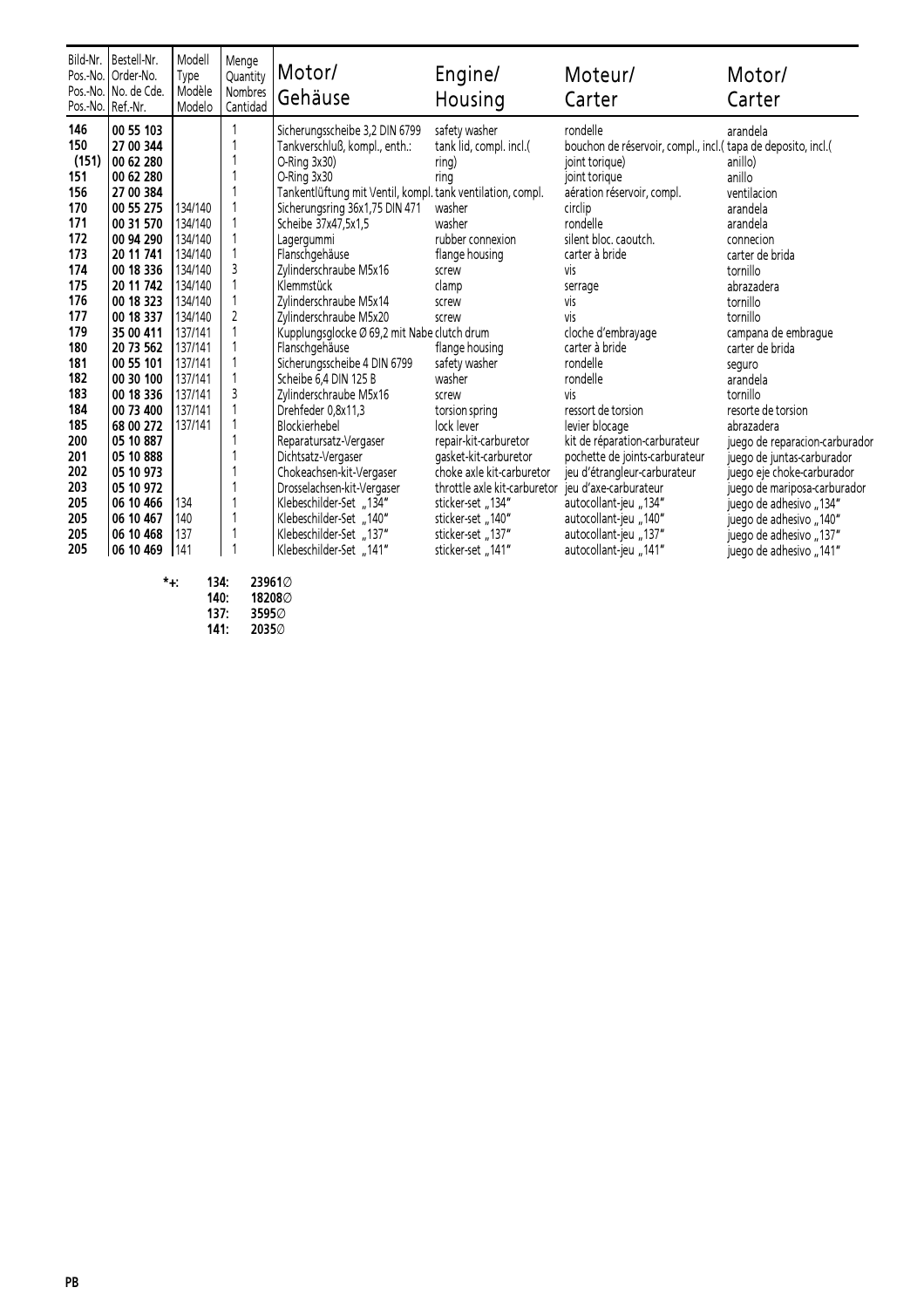## 137 / 141 / 134 L / 140 L



| Bild-Nr.<br>Pos.-No.<br>Pos.-No.<br>Pos.-No.                                                                                      | Bestell-Nr.<br>Order-No.<br>No. de Cde.<br>Ref.-Nr.                                                                                                                                                                                                                                         | Modell<br>Type<br>Modèle<br>Modelo                                                                                      | Menge<br>Quantity<br>Nombres  <br>Cantidad | Griff/<br>Gasbetätigung                                                                                                                                                                                                                                                                                                                                                                                                                                                  | Handle/<br>Throttle control                                                                                                                                                                                                                                                                                             | Guidon/<br>Levier régulateur                                                                                                                                                                                                                                                                                                          | Empunadura/<br>Acelerador de gas                                                                                                                                                                                                                                                                                                         |
|-----------------------------------------------------------------------------------------------------------------------------------|---------------------------------------------------------------------------------------------------------------------------------------------------------------------------------------------------------------------------------------------------------------------------------------------|-------------------------------------------------------------------------------------------------------------------------|--------------------------------------------|--------------------------------------------------------------------------------------------------------------------------------------------------------------------------------------------------------------------------------------------------------------------------------------------------------------------------------------------------------------------------------------------------------------------------------------------------------------------------|-------------------------------------------------------------------------------------------------------------------------------------------------------------------------------------------------------------------------------------------------------------------------------------------------------------------------|---------------------------------------------------------------------------------------------------------------------------------------------------------------------------------------------------------------------------------------------------------------------------------------------------------------------------------------|------------------------------------------------------------------------------------------------------------------------------------------------------------------------------------------------------------------------------------------------------------------------------------------------------------------------------------------|
| 1<br>$\overline{2}$<br>3<br>4<br>4<br>5<br>6<br>6<br>7<br>7<br>8<br>9<br>10<br>11<br>12<br>13<br>14<br>15<br>16<br>17<br>18<br>19 | 68 00 306<br>00 10 182<br>60 63 331<br>28 00 552<br>28 00 564<br>00 64 415R<br>00 84 719<br>00 84 730<br>00 84 720<br>00 84 730<br>00 21 235<br>00 18 357<br>20 74 931<br>20 74 932<br>00 18 389<br>00 21 241<br>60 73 287<br>60 35 975<br>00 28 110<br>60 43 438<br>00 18 338<br>20 74 945 | 134 L/140 L<br>137/141<br>134 L/140 L<br>137/141<br>134 L/140 L<br>137/141<br>134 L/140 L<br>134 L/140 L<br>134 L/140 L | 2<br>$\overline{2}$<br>2<br>2              | Gasgriff Ø 24 mm<br>Zylinderschraube M5x20 DIN 84 A<br>Griff 24x125<br>Bowdenzug, Gas 1x580<br>Bowdenzug, Gas 1x1120<br>Wellschlauch 8,5<br>Massekabel<br>Massekabel<br>Kurzschlußkabel<br>Kurzschlußkabel<br>Vierkantmutter M5<br>Linsenschraube 4x25<br>Gurtbefestigung 1<br>Gurtbefestigung 2<br>Zylinderschraube M5x45<br>Vierkantmutter M5<br>Griffholm<br>Anschlag<br>Sechskantmutter M5 DIN 980<br>Schelle 24<br>Zylinderschraube M5x25<br>Verschlußstopfen 12x20 | throttle lever<br>screw<br>grip<br>bowden cable, gas<br>bowden cable, gas<br>tube<br>ground cable<br>ground cable<br>short-circuit cable<br>short-circuit cable<br>nut<br>screw<br>shoulder strap hanger 1<br>shoulder strap hanger 2<br>screw<br>nut<br>loop handle bar<br>stop plate<br>nut<br>clamp<br>screw<br>plug | levier de gaz<br><b>VİS</b><br>étrier<br>câble bowden, gaz<br>câble bowden, gaz<br>tuyau souple<br>câble de masse<br>câble de masse<br>câble court-circuit<br>câble court-circuit<br>écrou<br>vis.<br>fixation bretelle 1<br>fixation bretelle 2<br><b>VİS</b><br>écrou<br>guidon-loop<br>butée<br>écrou<br>collier<br>vis<br>bouchon | palanca gas<br>tornillo<br>empunadura<br>cable bowden, gas<br>cable bowden, gas<br>tubo<br>cable de masa<br>cable de masa<br>cable cortocircuito<br>cable cortocircuito<br>tuerca<br>tornillo<br>fijacion de cinturon 1<br>fijacion de cinturon 2<br>tornillo<br>tuerca<br>larguero<br>tope<br>tuerca<br>abrazadera<br>tornillo<br>tapon |
| 20                                                                                                                                | 68 00 306                                                                                                                                                                                                                                                                                   |                                                                                                                         |                                            | Kurzschlußschalter, Gasgriff                                                                                                                                                                                                                                                                                                                                                                                                                                             | switch                                                                                                                                                                                                                                                                                                                  | interrupteur                                                                                                                                                                                                                                                                                                                          | interruptor                                                                                                                                                                                                                                                                                                                              |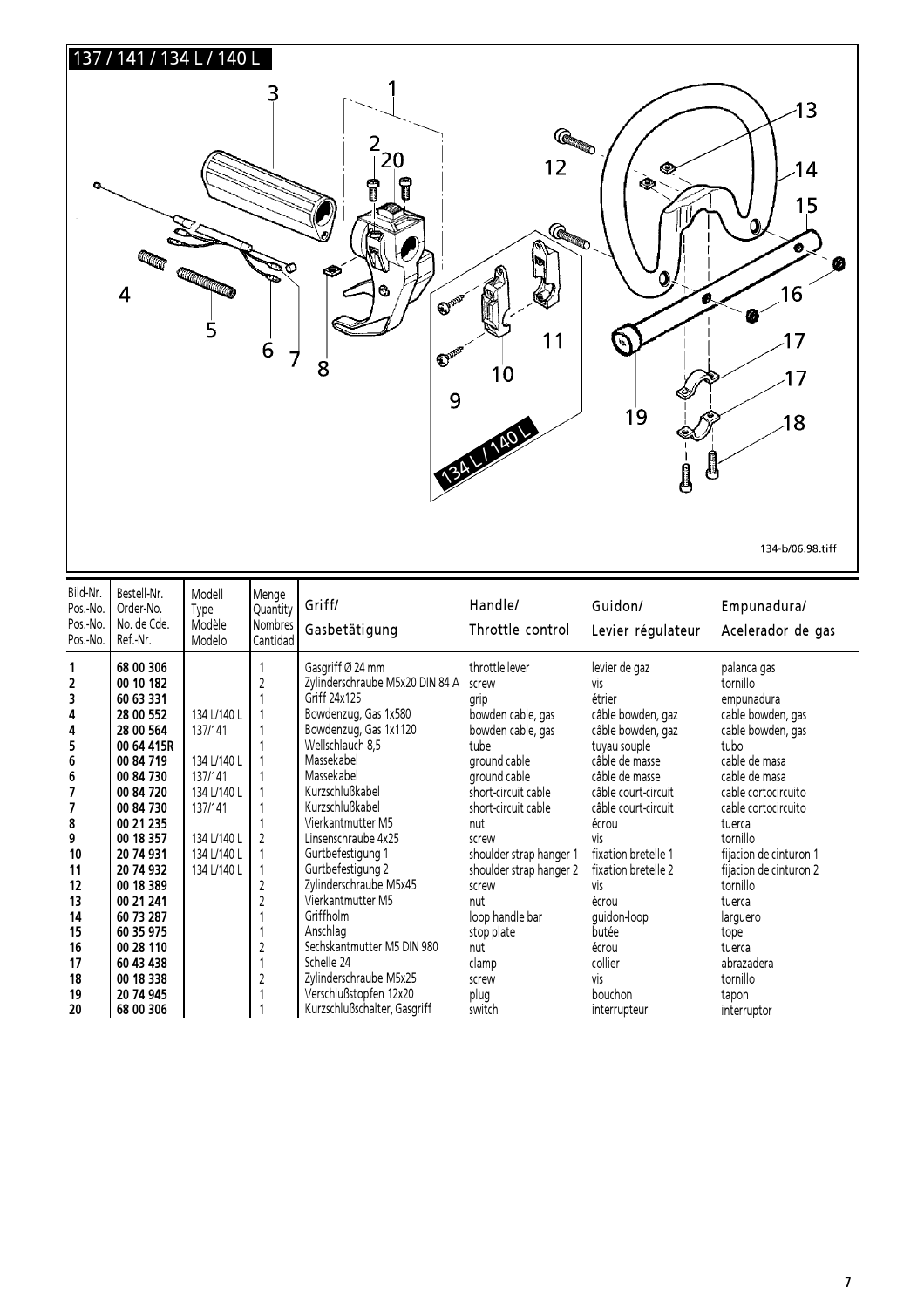

| Bild-Nr.                 | Bestell-Nr.             | Modell           | Menge                      |                                |                      |                          |                         |
|--------------------------|-------------------------|------------------|----------------------------|--------------------------------|----------------------|--------------------------|-------------------------|
| Pos.-No.                 | Order-No.               | Type             | Ouantity                   | Griffrohr/                     | Double handle/       | Poignée guidon/          | Tubo/                   |
| Pos.-No.<br>Pos.-No.     | No. de Cde.<br>Ref.-Nr. | Modèle<br>Modelo | <b>Nombres</b><br>Cantidad | Gasbetätigung                  | Throttle control     | Levier régulateur        | Acelerador de gas       |
| 1                        | 60 12 853               | 134              |                            | Klemmhalter Ø 28 mm            | clamping             | reteneur                 | retenedor               |
| $\overline{\mathbf{2}}$  | 68 00 264               | 134              |                            | Gurtbefestigung                | strap holder         | porte-bretelle           | hebilla para correa     |
| 3                        | 00 18 337               | 134              | $\overline{2}$             | Zylinderschraube M5x20         | screw                | vis                      | tornillo                |
| 4                        | 60 12 836               |                  |                            | Klemmschale 1, für Ø 22 mm     | handlebar clamp 1    | plaque de serrage quidon | abrazadera 1            |
|                          | 60 12 837               |                  |                            | Klemmschale 2, für Ø 22 mm     | handlebar clamp 2    | plaque de serrage guidon | abrazadera 2            |
| 5<br>6                   | 00 30 128               |                  |                            | Scheibe 8,4 DIN 9021 A         | washer               | rondelle                 | arandela                |
| $\overline{\phantom{a}}$ | 00 12 376               |                  |                            | Sechskantschraube M8x65, SW 19 | screw                | vis                      | tornillo                |
| 8                        | 00 18 337               |                  | $\overline{c}$             | Zylinderschraube M5x20         | screw                | vis                      | tornillo                |
| 9                        | 60 35 370               |                  | 1                          | Bike-Griffrohr 22x1.5          | handlebar            | étrie de maintien        | tubo de palanca         |
| 10                       | 00 18 364               |                  |                            | Zylinderschraube M5x32         | screw                | vis                      | tornillo                |
| 11                       | 60 73 567               |                  |                            | Griffhälfte für Ø 22 mm        | outer grip half      | poignée extérieure       | cascara                 |
| 12                       | 00 18 356               |                  | $\overline{2}$             | Linsenschraube 4x20            | screw                | νiς                      | tornillo                |
| 13                       | 60 73 568               |                  | 1                          | Griffhälfte für Ø 22 mm        | outer grip half      | poignée extérieure       | cascara                 |
| 14                       | 00 20 131               |                  | $\overline{c}$             | Sechskantmutter M5 EN 27040    | nut                  | écrou                    | tuerca                  |
| 15                       | 60 73 570               |                  | 1                          | Griffhälfte für Ø 22 mm        | outer grip half      | poignée extérieure       | cascara                 |
| 16                       | 00 18 356               |                  | 3                          | Linsenschraube 4x20            | screw                | vis                      | tornillo                |
| 17                       | 00 73 389               |                  |                            | Kontaktfeder                   | contact spring       | ressort de contact       | resorte de contacto     |
| 18                       | 00 73 388               |                  |                            | Kontaktfeder                   | contact spring       | ressort de contact       | resorte de contacto     |
| 19                       | 00 73 387               |                  |                            | Schenkelfeder 1,3x6, Schieber  | spring               | ressort d'interrupteur   | muelle                  |
| 20                       | 00 73 386               |                  |                            | Schenkelfeder 1x80 Gashebel    | spring               | ressort d'interrupteur   | muelle                  |
| 21                       | 60 73 573               |                  |                            | Gashebel                       | throttle lever       | levier de gaz            | palanca de gas          |
| 22                       | 00 35 158               |                  |                            | Sicherungsscheibe 4,5x0,3      | washer               | rondelle                 | arandela                |
| 23                       | 60 73 572               |                  |                            | Schieber                       | slide                | tiroir                   | valvula                 |
| 24                       | 60 73 569               |                  |                            | Griffhälfte für Ø 22 mm        | outer grip half      | poignée extérieure       | cascara                 |
| 25                       | 60 73 571               |                  |                            | Sicherungshebel                | safety lever         | levier de sécurité       | palanca                 |
| 26                       | 00 18 364               |                  |                            | Zylinderschraube M5x32         | screw                | vis                      | tornillo                |
| 27                       | 50 74 100               |                  |                            | Bowdenzughalter Ø 22 mm        | bowden cable support | collier de serrage       | soporte de cable bowden |
| 28                       | 00 84 646               |                  |                            | Kurzschlußkabel 1240 mm        | short-circuit cable  | câble court-circuit      | cable cortocircuito     |
| 29                       | 00 84 619               |                  |                            | Massekabel 1120 mm             | ground cable         | câble masse              | cable de masa           |
| 30                       | 00 64 415R              |                  |                            | Wellschlauch 910 mm            | tube                 | tuyau souple             | tubo                    |
| 31                       | 60 74 528               |                  |                            | Bowdenzughalter Ø 28 mm        | bowden cable support | collier de serrage       | soporte de cable bowden |
| 32                       | 28 00 325               |                  |                            | Bowdenzug, Gas 1x1122          | bowden cable, gas    | câble bowden, gaz        | cable bowden            |
| 33                       | 68 00 260               |                  |                            | Gasgriff, kompl.               | handle, compl.       | étrier, compl.           | acelerador, compl.      |
| 35                       | 60 12 839               | 140              | 1                          | Halteschale I                  | holding cup I        | capsule de maintien I    | cascara l               |
| 36                       | 60 12 838               | 140              |                            | Halteschale II                 | holding cup II       | capsule de maintien II   | cascara II              |
| 37                       | 00 18 337               | 140              | $\overline{7}$             | Zylinderschraube M5x20         | screw                | screw                    | tornillo                |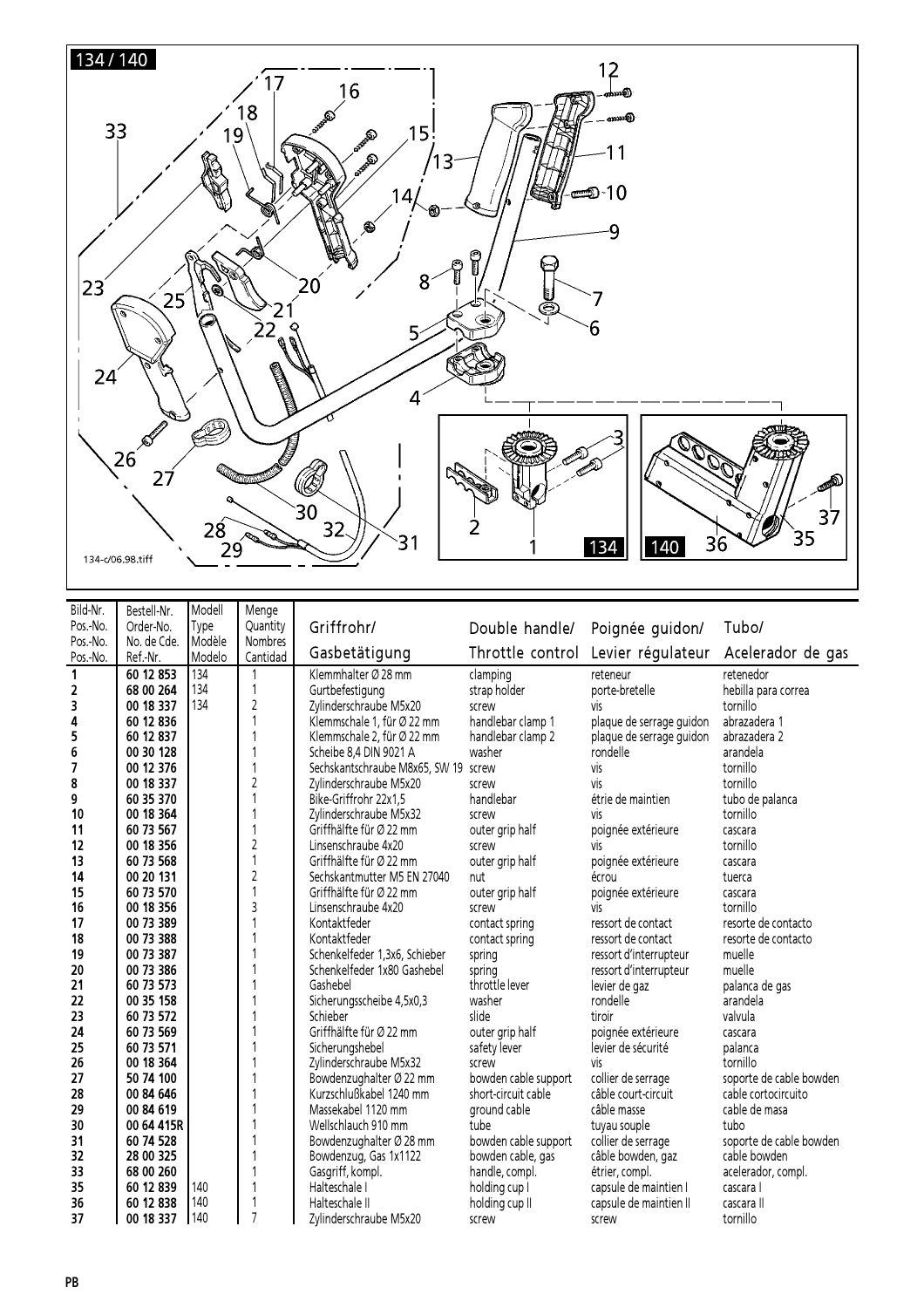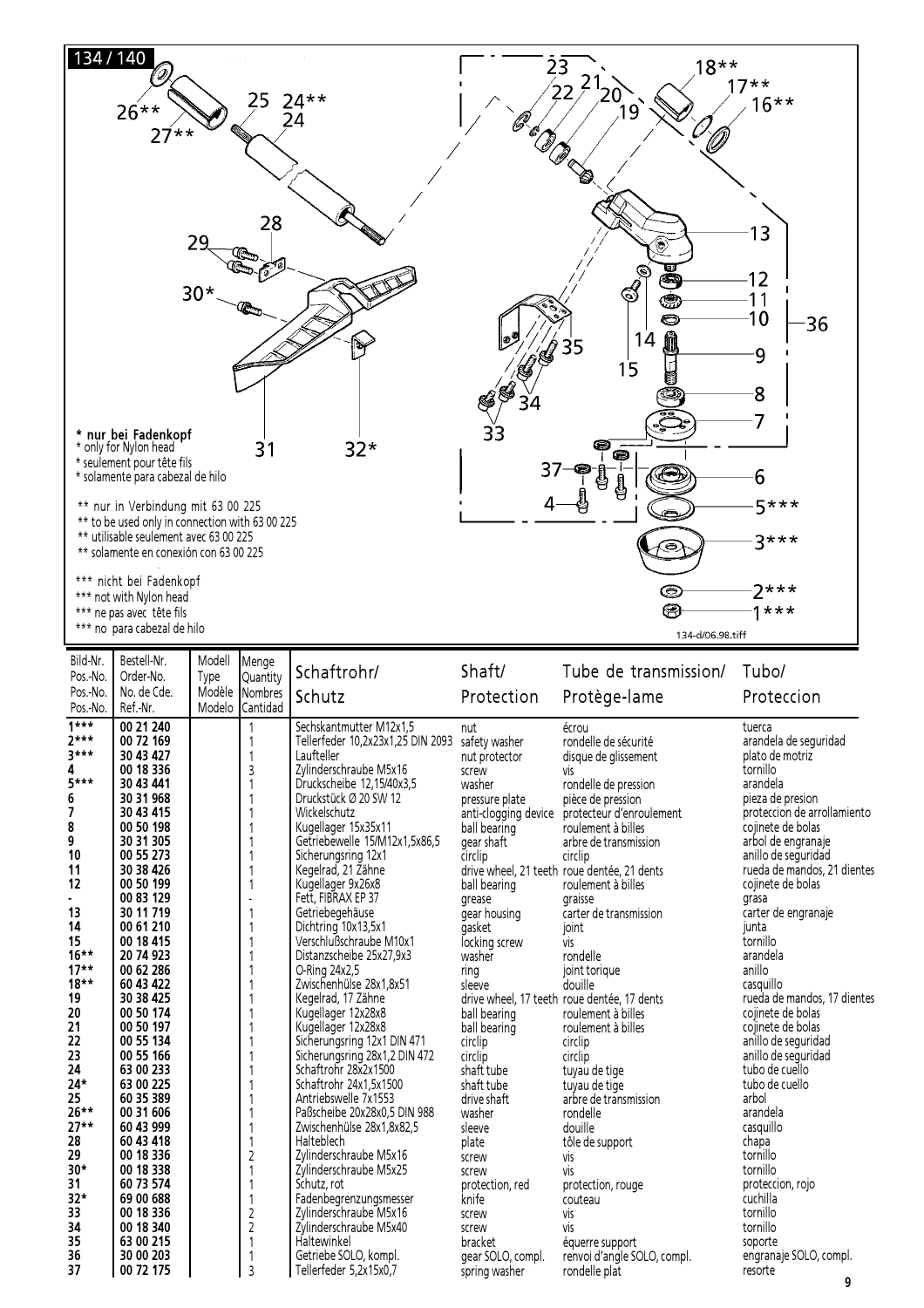

| Bild-Nr.<br>Pos.-No.<br>Pos.-No.<br>Pos.-No. | Bestell-Nr.<br>Order-No.<br>No. de Cde.<br>Ref.-Nr. | Modell<br>Type<br>Modèle<br>Modelo | Menge<br>Quantity<br>Nombres<br>Cantidad | Getriebe/<br>Schutz               | Gear unit/<br>Protection | Transmission/<br>Protection | Transmision/<br>Proteccion |
|----------------------------------------------|-----------------------------------------------------|------------------------------------|------------------------------------------|-----------------------------------|--------------------------|-----------------------------|----------------------------|
| $1***$                                       | 00 20 223                                           |                                    |                                          | Sechskantmutter M10x1,25 DIN 8673 | nut                      | écrou                       | tuerca                     |
| $2***$                                       | 00 72 169                                           |                                    |                                          | Tellerfeder 10,2x23x1,25 DIN 2093 | spring washer            | rondelle plat               | resorte                    |
| $3***$                                       | 30 31 998                                           |                                    |                                          | Scheibe Ø 20 mm                   | washer                   | rondelle de pression        | disco                      |
| 4                                            | 30 31 999                                           |                                    |                                          | Scheibe Ø 20 mm                   | pressure part            | pièce de pression           | pieza de presion           |
| 4                                            | 30 31 969                                           |                                    |                                          | Scheibe Ø 25,4 mm                 | screw                    | vis                         | tonillo                    |
| 5                                            | 00 18 335                                           |                                    | 3                                        | Zylinderschraube M5x12            | anti-clogging device     | protecteur d'enroulement    | protec, de arrollamiento   |
| 6                                            | 20 74 998                                           |                                    |                                          | Wickelschutz                      | spacer                   | bague d'écartement          | anillo distanciador        |
| $\overline{7}$                               | 06 10 436                                           |                                    |                                          | Distanzring                       | oil seal                 | joint spy                   | retèn                      |
| 8                                            | 06 10 438                                           |                                    |                                          | Wellendichtring 17x32x8           | screw                    | <b>VİS</b>                  | tornillo                   |
| 9                                            | 00 12 140                                           |                                    |                                          | Sechskantschraube M8x10 DIN 933   | gasket                   | joint plat                  | empaque                    |
| 10                                           | 00 61 150                                           |                                    |                                          | Dichtungsring 8x14x1,5 DIN 7603 C | grease FIBRAX EP 37      | graisse FIBRAX EP 37        | grasa FIBRAX EP 37         |
| 11                                           | 00 83 129                                           |                                    |                                          | Fett, FIBRAX EP 37, 20g           | gear, compl.             | engrenage, compl.           | engranaje, compl.          |
| 12                                           | 30 00 220                                           |                                    |                                          | Getriebe, Mini Gears, kompl.      | screw                    | <b>VİS</b>                  | tornillo                   |
| 13                                           | 06 10 432                                           |                                    |                                          | Zvlinderschraube M5x8             | screw                    | νiς                         | tornillo                   |
| 14                                           | 00 12 194                                           |                                    | 2                                        | Sechskantschraube M5x40 DIN 933   | washer                   | rondelle                    | arandela                   |
| 15                                           | 00 30 108                                           |                                    | $\overline{c}$                           | Scheibe 5,3 DIN 125 B             | nut                      | écrou                       | tuerca                     |
| 16                                           | 00 28 110                                           |                                    | $\overline{2}$                           | Sechskantmutter M5 DIN 980        | drive shaft              | arbre                       | arbol                      |
| 17                                           | 60 35 389                                           |                                    |                                          | Antriebswelle                     | shaft tube               | tube                        | tubo                       |
| 18                                           | 63 00 225                                           |                                    |                                          | Scharftrohr 24x1,5x1500           | clamp                    | collier                     | abrazadera                 |
| 19                                           | 60 43 438                                           |                                    | $\overline{2}$                           | Schelle, Ø 24 mm                  | screw                    | vis                         | tornillo                   |
| 20                                           | 00 18 338                                           |                                    | $\overline{c}$                           | Zylinderschraube M5x25            | screw                    | vis                         | tornillo                   |
| $20**$                                       | 00 18 378                                           |                                    | $\overline{2}$                           | Zylinderschraube M5x55            | intermediate piece       | pièce intermédiaire         | pieza intermedia           |
| $21**$                                       | 60 74 973                                           |                                    |                                          | Zwischenstück                     | protection               | protection                  | proteccion                 |
| 22                                           | 60 73 618                                           |                                    |                                          | Schutz                            | screw                    | vis                         | tornillo                   |
| $23*$                                        | 00 18 338                                           |                                    | 2                                        | Zylinderschraube M5x25            | knife                    | couteau                     | cuchilla                   |
| $24*$                                        | 69 00 721                                           |                                    |                                          | Fadenbegrenzungsmesser            | nut                      | écrou                       | tuerca                     |
| 25                                           | 00 21 241                                           |                                    | $\overline{\mathbf{c}}$                  | Vierkantmutter M5                 | nut protector            | disque de glissement        | plato motriz               |
| $26***$                                      | 30 43 427                                           |                                    |                                          | Laufteller                        |                          |                             |                            |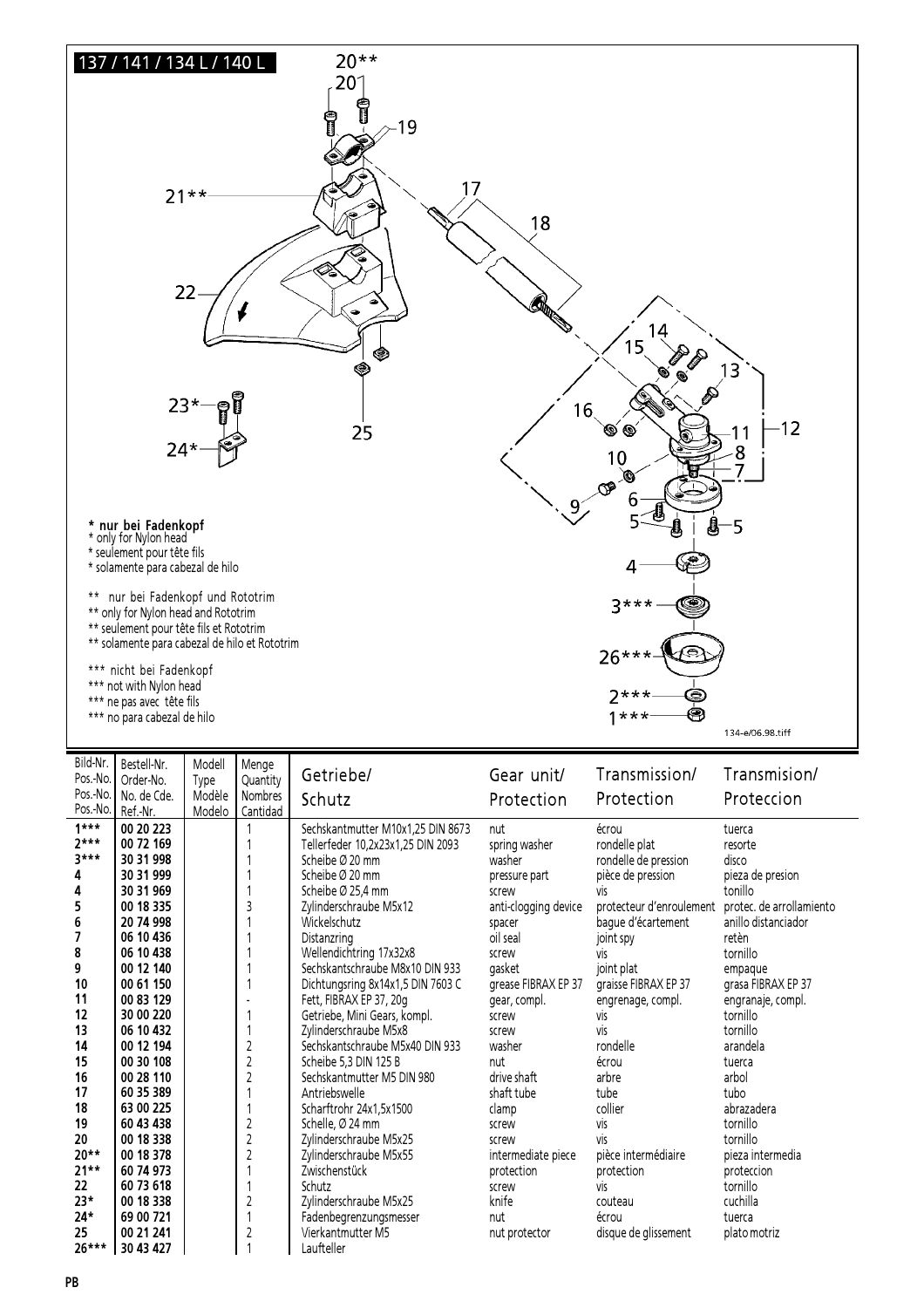## 137 / 141 9 10 9 11 12 13 14 20  $\overline{\mathbf{r}}$ 肏  $\mathbb{Q}_{\mathbb{Q}}$  $21$  $4\degree$ Q.  $\epsilon$  $\frac{1}{6}$  $\mathbf{8}$  $22\frac{6}{23}$ <br>24  $6\overline{6}$ V  $\circledR$  $\overline{5}$  $\mathbb{Z}$ 3 V  $25$ J  $\mathbf{2}$ 134-f/06.98.tiff

| Bild-Nr.<br>Pos.-No.<br>Pos.-No.<br>Pos.-No. | Bestell-Nr.<br>Order-No.<br>No. de Cde.<br>Ref.-Nr. | <b>I</b> Modell<br> Type | Menge<br>Quantity<br>Modèle Nombres<br>Modelo Cantidad | Biegewelle +<br>Kupplungsmuffe                  | Flexible shaft + Arbre flexible +<br>Clutch sleeve | <b>Manchon</b><br><del>d'accouplement</del> | Arbol flexible +<br>Manguito de acoplamiento |
|----------------------------------------------|-----------------------------------------------------|--------------------------|--------------------------------------------------------|-------------------------------------------------|----------------------------------------------------|---------------------------------------------|----------------------------------------------|
|                                              | 50 74 988                                           |                          | 3                                                      | Halter Bowdenzug                                | bowden cable support                               | support cable bowden                        | soporte de cable bowden                      |
|                                              | 33 00 190                                           |                          |                                                        | Biegewelle                                      | flexible shaft                                     | arbre flexible                              | eje flexible                                 |
| $\frac{2}{3}$                                | 20 33 134                                           |                          |                                                        | Hohlwelle                                       | shaft                                              | arbre                                       | arbol                                        |
| 4                                            | 00 20 131                                           |                          | $\overline{2}$                                         | Sechskantmutter M5                              | nut                                                | écrou                                       | tuerca                                       |
| 5                                            | 00 18 340                                           |                          |                                                        | Zylinderschraube M5x40                          | screw                                              | vis                                         | tornillo                                     |
| 6                                            | 20 11 764                                           |                          |                                                        | Kupplungsmuffe                                  | clutch sleeve                                      | manchon de désembrayage                     | manguito de acoplamiento                     |
| 6                                            | 20 11 805 +                                         |                          |                                                        | Kupplungsmuffe                                  | clutch sleeve                                      | manchon de désembrayage                     | manguito de acoplamiento                     |
| 7                                            | 00 18 338                                           |                          |                                                        | Zylinderschraube M5x25                          | screw                                              | <b>VIS</b>                                  | tornillo                                     |
| 8                                            | 00 18 405                                           |                          |                                                        | Zylinderschraube M5x14,5                        | screw                                              | vis                                         | tornillo                                     |
| 9                                            | 00 50 177                                           |                          |                                                        | Kugellager 12x28x8                              | ball bearing                                       | roulement à billes                          | cojinete de bolas                            |
| 10                                           | 00 33 362                                           |                          |                                                        | Distanzhülse 16x12,4x7                          | distance sleeve                                    | douille                                     | casquillo                                    |
| 11                                           | 00 55 134                                           |                          |                                                        | Sicherungsring 12x1                             | circlip                                            | circlip                                     | anillo de seguridad                          |
| 12                                           | 00 55 166                                           |                          |                                                        | Sicherungsring 28                               | circlip                                            | circlip                                     | anillo de seguridad                          |
| 13                                           | 20 74 952 +                                         |                          |                                                        | Distanzring 17x24x10                            | ring                                               | bague                                       | anillo                                       |
| 14                                           | 60 43 991 +                                         |                          |                                                        | Zwischenhülse                                   | sleeve                                             | douille                                     | casquillo                                    |
| 20                                           | 20 74 848                                           |                          |                                                        | Zugverbindung                                   | tension piece                                      | piéce tension                               | pieza tension                                |
| 21                                           | 28 00 334                                           |                          |                                                        | Bowdenzug Gas, Motorseite                       | bowden cable, gas                                  | câble bowden, gaz                           | cable bowden, gas                            |
| 22                                           | 00 84 640                                           |                          |                                                        | Kurzschlußkabel, Motorseite short-circuit cable |                                                    | câble court-circuit                         | cable corto circuito                         |
| 23                                           | 00 84 639                                           |                          |                                                        | Massekabel, Motorseite                          | ground cable                                       | câble de masse                              | cable de masa                                |
| 24                                           | 00 64 415R                                          |                          |                                                        | Wellschlauch 8,5                                | tube                                               | tuyau                                       | tubo                                         |
| 25                                           | 60 35 345                                           |                          |                                                        | Biegewelle                                      | drive shaft                                        | arbre de commande                           | arbol de impulsion                           |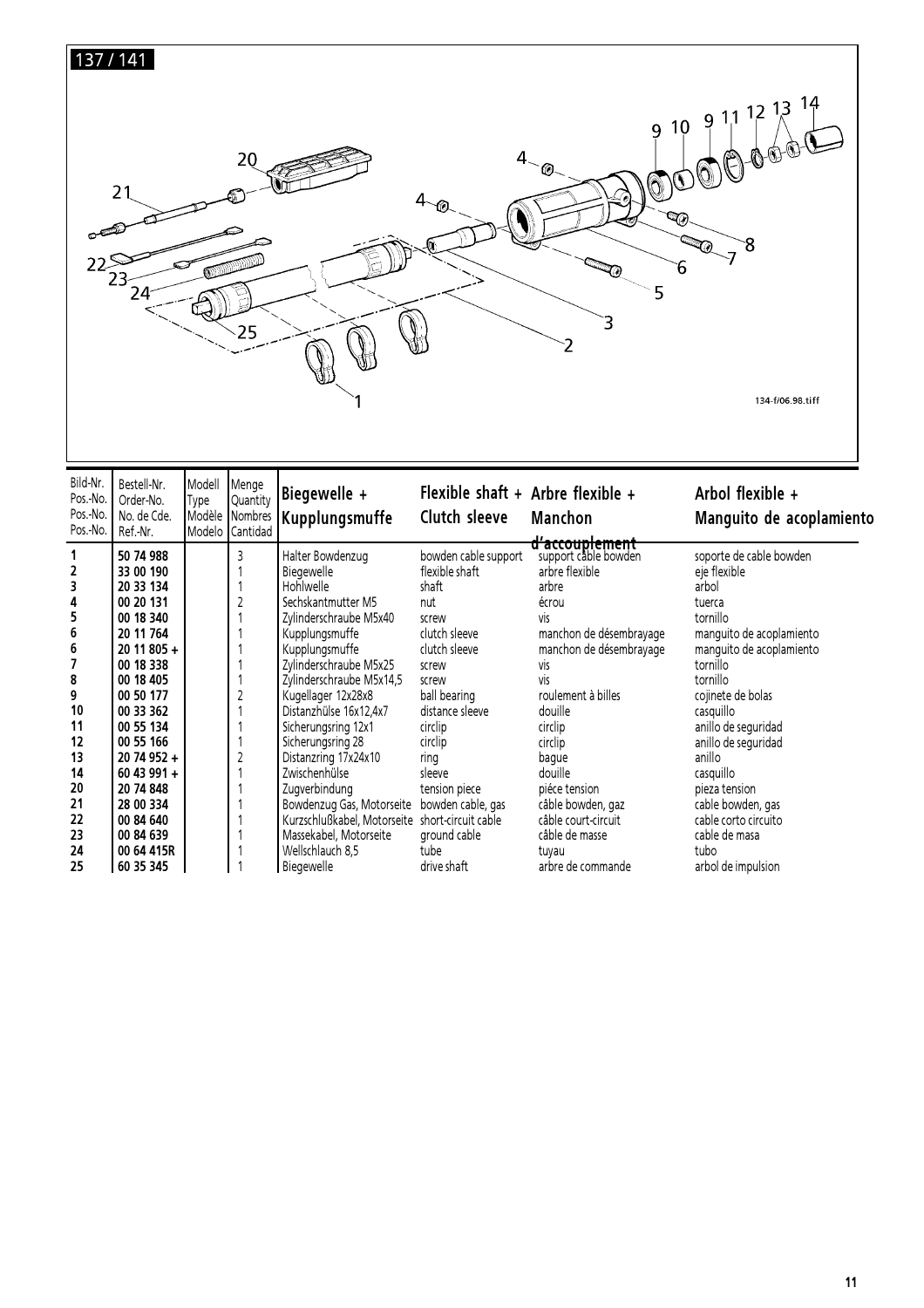

| Bild-Nr.<br>Pos.-No.<br>Pos.-No.<br>Pos.-No.                                                                                  | Bestell-Nr.<br>Order-No.<br>No. de Cde.<br>Ref.-Nr.                                                                                                                                                                                    | Modell<br>Type<br>Modèle<br>Modelo | Menge<br>Quantity<br><b>Nombres</b><br>Cantidad           | Rückentragegestell                                                                                                                                                                                                                                                                                                                                                                        | Carrying frame Cadre porteur                                                                                                                                                                                                    |                                                                                                                                                                                                                                                                                         | <b>Bastidor</b>                                                                                                                                                                                                                                                              |
|-------------------------------------------------------------------------------------------------------------------------------|----------------------------------------------------------------------------------------------------------------------------------------------------------------------------------------------------------------------------------------|------------------------------------|-----------------------------------------------------------|-------------------------------------------------------------------------------------------------------------------------------------------------------------------------------------------------------------------------------------------------------------------------------------------------------------------------------------------------------------------------------------------|---------------------------------------------------------------------------------------------------------------------------------------------------------------------------------------------------------------------------------|-----------------------------------------------------------------------------------------------------------------------------------------------------------------------------------------------------------------------------------------------------------------------------------------|------------------------------------------------------------------------------------------------------------------------------------------------------------------------------------------------------------------------------------------------------------------------------|
| $\overline{\mathbf{2}}$<br>3<br>4<br>5<br>6<br>$\overline{7}$<br>8<br>9<br>10<br>11<br>12<br>13<br>14<br>15<br>16<br>17<br>18 | 63 00 305<br>00 98 149<br>00 12 123<br>00 34 135<br>00 30 110<br>00 12 157<br>00 34 202<br>00 50 151<br>63 00 238<br>00 20 102<br>00 34 114<br>63 00 237<br>00 94 233<br>20 32 685<br>63 00 308<br>00 18 373<br>00 33 389<br>63 00 304 |                                    | $\overline{2}$<br>3<br>4<br>4<br>2<br>2<br>$\overline{2}$ | Tragegurt<br>Rückenplatte<br>Sechskantschraube M10x20<br>Sicherungsscheibe 10<br>Scheibe 10.5<br>Sechskantschraube M6x12<br>Sicherungsscheibe 6<br>Kugellager 15x15x11<br>Lagergehäuse<br>Sechskantmutter M5<br>Federring 6 DIN 934<br>Unterplatte<br>Gummidämpfer 20x25/M6x12<br>Gewindebolzen M6x25x37<br>Oberplatte<br>Linsenschraube 6x45<br>Distanzstück 6,4x16x22,3<br>Tragegestell | carrying strap<br>back plate<br>screw<br>circlip<br>washer<br>screw<br>circlip<br>ball bearing<br>housing<br>nut<br>circlip<br>lower plate<br>rubber metal<br>threaded bolt<br>upper plate<br>screw<br>spacer<br>carrying frame | bretelle<br>plaque dorsale<br>VIS<br>rondelle élastique<br>rondelle<br>vis<br>rondelle élastique<br>roulement à billes<br>carter<br>écrou<br>rondelle élastique<br>plaque inférieure<br>silent bloc<br>boulon fileté<br>plaque supérieure<br>νiς<br>butée d'écartement<br>cadre porteur | correa portante<br>chapa<br>tornillo<br>anillo seguridad<br>anillo<br>tornillo<br>anillo seguridad<br>cojinete de bolas<br>carter<br>tuerca<br>anillo seguridad<br>chapa bajo<br>antivibratorio<br>perno roscado<br>chapa superior<br>tornillo<br>pieza distanza<br>bastidor |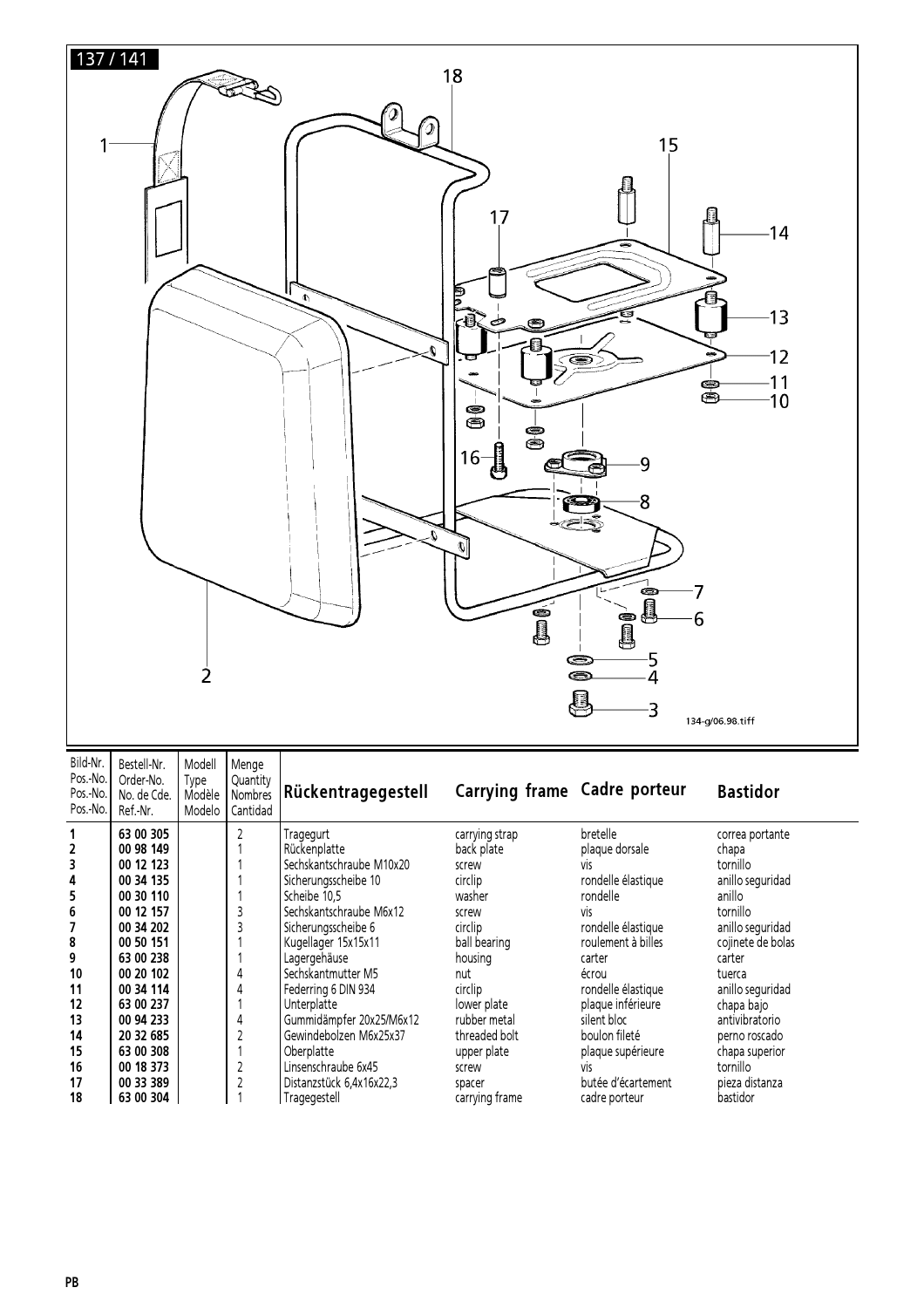

- 
- \*\*\* not with Nylon head
- \*\*\* ne pas avec tête fils
- \*\*\* no para cabezal de hilo

| Bild-Nr.<br>Pos.-No.<br>Pos.-No.<br>Pos.-No. | Bestell-Nr.<br>Order-No.<br>No. de Cde.<br>Ref.-Nr. | Modell<br>Type<br>Modèle<br>Modelo | Menge<br>Ouantity<br>Nombres<br>Cantidad | Werkzeug/<br>Serienausrüstung                                  | Tools/<br><b>Standard</b> | Outillage/<br>Equipment de sérieEquipo en serie | Herramientas/             |
|----------------------------------------------|-----------------------------------------------------|------------------------------------|------------------------------------------|----------------------------------------------------------------|---------------------------|-------------------------------------------------|---------------------------|
| $1***$                                       | 00 21 248                                           | 134/140                            |                                          | Sechskantmutter M12x1,5                                        | equipment                 | écrou                                           | tuerca                    |
| $7***$                                       | 00 72 169                                           |                                    |                                          | Tellerfeder 10,2x23x1,25 DIN 2093                              | safety washer             | rondelle de sécurité                            | arandela de seguridad     |
| $7***$                                       | 30 43 427                                           |                                    |                                          | Laufteller                                                     | nut protector             | disque de glissement                            | plato motriz              |
| 4                                            | 60 73 549                                           | 134/140                            |                                          | Transportschutz                                                | transport protection      | protection transport                            | proteccion                |
| $5***$                                       | 30 43 441                                           | 134/140                            |                                          | Druckscheibe 12,15/15x40x3,5                                   | washer                    | rondelle de pression                            | arandela                  |
| 6                                            | 69 00 943                                           | 134/140                            |                                          | Dickichtmesser, Ø 300 mm, 3 Zähne SKN                          | brush blade, 3 teeth      | lame brouss., 3 dents                           | cuchilla para maleza      |
| 7                                            | 30 31 968                                           | 134/140                            |                                          | Druckstück Ø 20 mm                                             | pressure plate            | pièce de pression                               | pieza de presion          |
| $\overline{7}$                               | 33 00 189                                           | 134/140                            |                                          | Druckstück Ø 25,3 mm                                           | pressure plate            | pièce de pression                               | pieza de presion          |
| 8                                            | 00 18 336                                           | 134/140                            | 3                                        | Zylinderschraube M5x16                                         | screw                     | <b>VIS</b>                                      | tornillo                  |
| 9                                            | 00 72 175                                           | 134/140                            | 3                                        | Tellerfeder 5,2x15x0,7 DIN 2093                                | washer                    | rondelle élastique                              | arandela                  |
| 10                                           | 30 43 415                                           | 134/140                            |                                          | Wickelschutz                                                   | anti-clogging device      | protecteur d'enroulement                        | protec. de arrollamiento  |
| 15                                           | 00 80 494                                           |                                    |                                          | Schraubendreher 3                                              | screw-driver              | tournevis                                       | destornillador            |
| 16                                           | 00 80 509                                           |                                    |                                          | Kombischlüssel SW 19/T25                                       | combi wrench              | clef combi                                      | llave combi               |
| 17                                           | 69 00 691                                           |                                    |                                          | Schutzbrille                                                   | safety goggles            | lunettes de protection                          | gafas protectoras         |
| 18                                           | 00 80 514                                           |                                    |                                          | Montagestift Ø 5 mm                                            | locking pin               | goupille de montage                             | perno                     |
| 19                                           | 63 00 300                                           |                                    |                                          | Tragegurt, Semi Profi                                          | harness, semi pro         | hamais, semi prof                               | cinturon portador         |
| $20***$                                      | 00 20 223                                           | 137/141                            |                                          | Sechskantmutter M10x1,25 DIN 8673                              | nut                       | écrou                                           | tuerca                    |
| 21                                           | 60 73 534                                           | 137/141                            |                                          | Transportschutz                                                | transport quard           | protection transport                            | proteccion                |
| $22***$                                      | 30 31 998                                           | 137/141                            |                                          | Scheibe Ø 20 mm                                                | washer                    | rondelle de pression                            | disco                     |
| $22***$                                      | 33 00 192                                           | 137/141                            |                                          | Scheibe Ø 25,3 mm                                              | washer                    | rondelle                                        | arandela                  |
| 23                                           | 69 00 948                                           | 137/141                            |                                          | Grasschneideblatt, Ø 230 mm, 4 Zähne SKN mowing blade, 4 teeth |                           | lame, 4 couteaux                                | disco de corte, 4 dientes |
| 24                                           | 30 31 999                                           | 137/141                            |                                          | Scheibe Ø 20 mm                                                | pressure part             | pièce de pression                               | pieza de pression         |
| 24                                           | 30 31 969                                           | 137/141                            |                                          | Scheibe Ø 25,4 mm                                              | pressure part             | pièce de pression                               | pieza de pression         |
| 25                                           | 00 18 335                                           | 137/141                            | 3                                        | Zylinderschraube M5x25                                         | screw                     | <b>VIS</b>                                      | tornillo                  |
| 26                                           | 20 74 998 137/141                                   |                                    |                                          | Wickelschutz                                                   | anti-clogging device      | protecteur d'enroulement                        | protec. de arrollamiento  |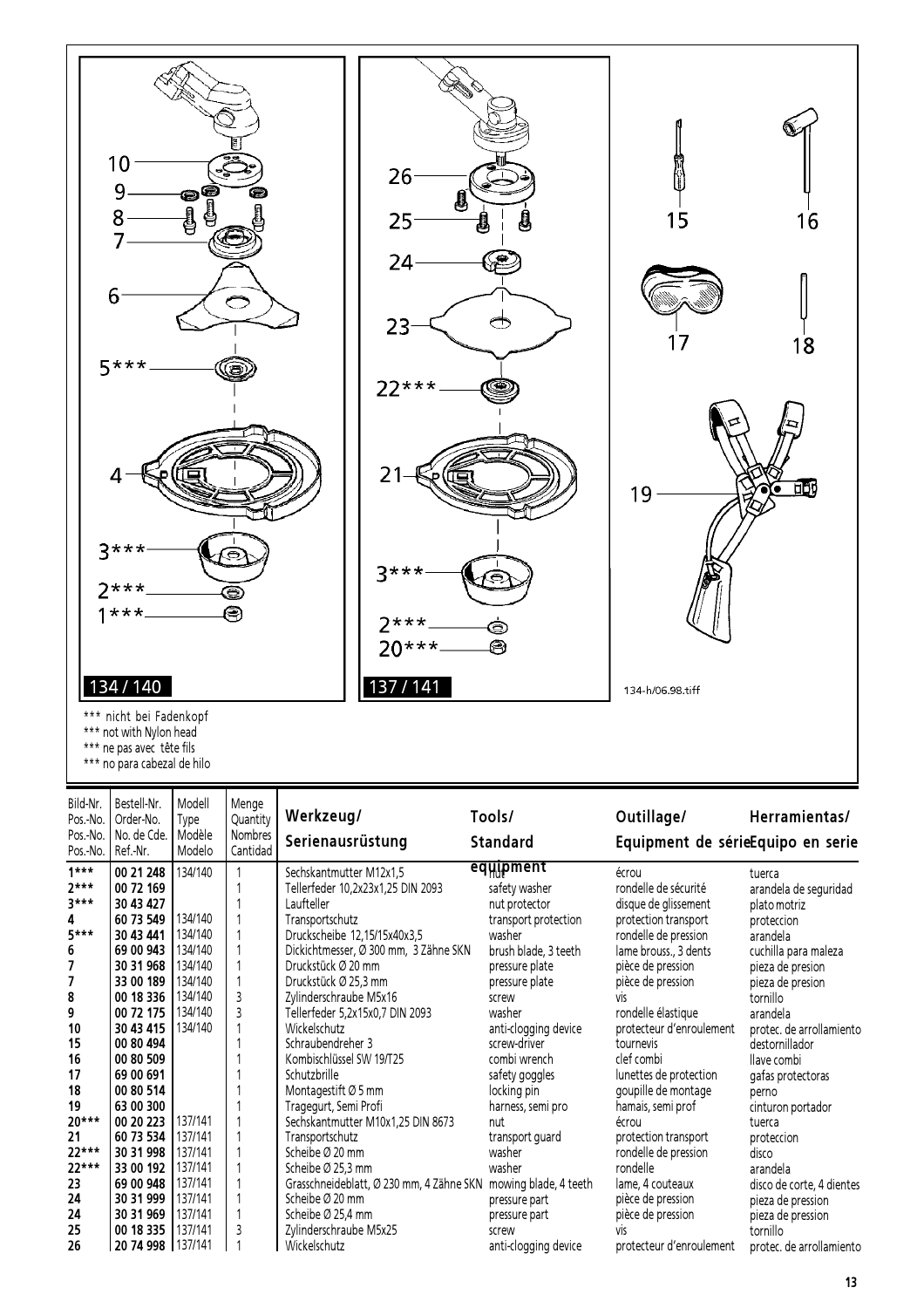

| Pos.-No. | Ref.-Nr.               | Modelo  | Cantidadl |                                                                                                              |                                                                     |                                                   |                                                                          |
|----------|------------------------|---------|-----------|--------------------------------------------------------------------------------------------------------------|---------------------------------------------------------------------|---------------------------------------------------|--------------------------------------------------------------------------|
|          | 69 00 948<br>69 00 946 | 134/140 |           | Grasschneideblatt 230/20D, 4-zähnig SKN<br>Grasschneideblatt 230/20D, 8-zähnig SKN<br>Kreissägeblatt 200/20D | mowing blade, 4-teeth<br>mowing blade, 8-teeth<br>saw blade scarlet | lame, 4-couteaux<br>lame, 8-couteaux<br>lame scie | disco de corte, 4-dientes<br>disco de corte, 8-dientes<br>hojo de sierra |
|          | 69 00 705              | 134/140 |           | Dickichtmesser 250/20D, 3-zähnig SKN                                                                         | brush blade                                                         | lame brouss.                                      | cuchillo desbrozador                                                     |
|          |                        | 134/140 |           | Dickichtmesser 300/20D, 3-zähnig SKN                                                                         | brush blade                                                         | lame brouss.                                      | cuchillo desbrozador                                                     |
| 5        | 69 00 947              |         |           | Mähscheibe, Rototrim SKN                                                                                     | Rototrim mowing blade                                               | lame, Rototrim                                    | disco de corte, Rototrim                                                 |
|          |                        |         |           | Ersatzmesser für Rototrim                                                                                    | knife for Rototrim                                                  | couteau, Rototrim                                 | cuchillo para sistema Rototrim                                           |
| 6        | 69 00 943              | 134/140 |           | Fadenkopf, LL 2 MF M12x1,5 L, manuell SKN nylon head, manuels                                                |                                                                     | tête fils, manual                                 | cabezal de hilo, manual                                                  |
|          |                        | 134/140 |           | Fadenkopf, LL 2 MF M12x1,5 L, halbaut. SKN nylon head, semi-autom.                                           |                                                                     | tête fils, semi-autom.                            | cabezal de hilo, semi-autom.                                             |
|          | 69 00 945              |         |           | Ersatzfaden Ø 2,4 mm, 15 m SKN                                                                               | replacement line                                                    | recharge fil                                      | hilo de recambio                                                         |
|          | 06 10 444              |         |           | Ersatzfaden Ø 3,0 mm, 15 m SKN                                                                               | replacement line                                                    | recharge fil                                      | hilo de recambio                                                         |
| 8        |                        | 134/140 |           | Fadenkopf, LL 4 MF M12x1,5 L, halbaut. SKN nylon head, manuels                                               |                                                                     | tête fils, manual                                 | cabezal de hilo, manual                                                  |
| g*       | 69 00 630              | 134/140 |           | Wickelschutz                                                                                                 | anti-clogging device                                                | protecteur d'enroulement proteccion arrollamiento |                                                                          |
| 10       | 69 00 692              | 137/141 |           | Fadenkopf, LL2 MF M10x1,25 L, manuell SKN nylon head, manuels                                                |                                                                     | tête fils, manual                                 | cabezal de hilo, manual                                                  |
| 11       | 69 00 942              | 137/141 |           | Fadenkopf, LL2 MF M10x1,25 L,halbaut. SKN nylon head, semi-autom.                                            |                                                                     | tête fils, semi-autom.                            | cabezal de hilo, semi-autom.                                             |
| $12***$  |                        |         |           | Laufteller                                                                                                   | nut protector                                                       | disque de glissement                              | plato motriz                                                             |
| 13       | 69 00 974              | 134/140 |           | Kreissägeblatt, kompl. mit Anschlag SKN                                                                      | saw blade scarlet, compl.                                           | lame scie, compl.                                 | hojo de sierra, compl.                                                   |
| 14       | 69 00 827              | 134/140 |           | Anschlag                                                                                                     | stop                                                                | butée                                             | fijacion                                                                 |
| $17*$    |                        | 137/141 |           | Fadenbegrenzungsmesser                                                                                       | knife                                                               | couteau                                           | cuchilla                                                                 |
| $18*$    | 20 74 857              | 137/141 | 2         | Zylinderschraube M5x25                                                                                       | screw                                                               | vis                                               | tornillo                                                                 |
| $19*$    |                        | 137/141 |           | Zwischenstück                                                                                                | intermediate piece                                                  | pièce intermediaire                               | pieza intermedia                                                         |
| $20*$    | 69 00 836              | 137/141 |           | Zylinderschraube M5x55                                                                                       | screw                                                               | VIS                                               | tornillo                                                                 |

69 00 835 30 43 427

69 00 695

60 12 841

69 00 721

00 18 338 60 74 973

00 18 378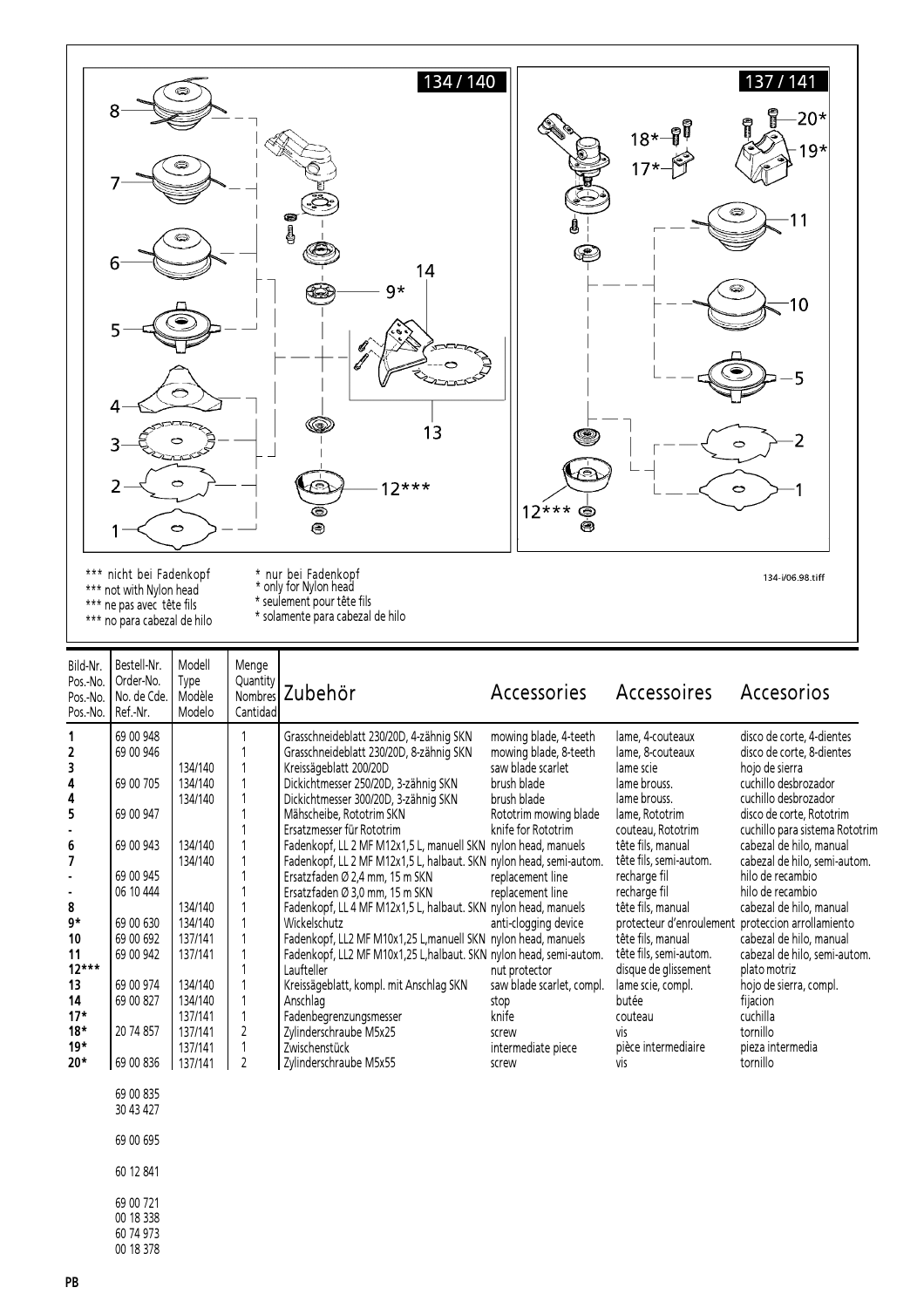| Bestell-Nr.<br>Order-No.<br>No. de Cde.<br>Ref.-Nr. | Menge<br>Quantity<br><b>Nombres</b><br>Cantidad | Seite<br>page<br>page<br>pagina | Bestell-Nr.<br>Order-No.<br>No. de Cde.<br>Ref.-Nr. | Menge<br>Quantity<br><b>Nombres</b><br>Cantidad | Seite<br>page<br>page<br>pagina | Bestell-Nr.<br>Order-No.<br>No. de Cde.<br>Ref.-Nr. | Menge<br>Quantity<br><b>Nombres</b><br>Cantidad | Seite<br>page<br>page<br>pagina | Bestell-Nr.<br>Order-No.<br>No. de Cde.<br>Ref.-Nr. | Menge<br>Quantity<br><b>Nombres</b><br>Cantidad | Seite<br>page<br>page<br>pagina |  |
|-----------------------------------------------------|-------------------------------------------------|---------------------------------|-----------------------------------------------------|-------------------------------------------------|---------------------------------|-----------------------------------------------------|-------------------------------------------------|---------------------------------|-----------------------------------------------------|-------------------------------------------------|---------------------------------|--|
| 00 10 182                                           | 2                                               | $\overline{7}$                  | 00 21 235                                           | 1                                               | 7                               | 00 66 666                                           | 1                                               | 5                               | 20 33 134                                           | 1                                               | 11                              |  |
| 00 12 123                                           | 1                                               | 12                              | 00 21 240                                           |                                                 | 9                               | 00 69 797                                           | 1                                               | 5                               | 20 36 371                                           | 1                                               | 4                               |  |
| 00 12 140                                           | $\mathbf{1}$                                    | 10                              | 00 21 241                                           | 2                                               | $\overline{7}$                  | 00 69 876                                           | 1                                               | 5                               | 20 36 399                                           | 1                                               | 5                               |  |
| 00 12 157                                           | 3                                               | 12                              | 00 21 241                                           | $\overline{2}$                                  | 10                              | 00 69 877                                           | 1                                               | 5                               | 20 43 400                                           | 1                                               | 5                               |  |
| 00 12 194                                           | $\overline{c}$                                  | 10                              | 00 21 248                                           |                                                 | 13                              | 00 69 878                                           | 1                                               | 5                               | 20 43 999                                           | 1                                               | 4                               |  |
| 00 12 376                                           | $\mathbf{1}$                                    | 8                               | 00 28 110                                           | 2                                               | $\overline{7}$                  | 00 69 890                                           | 1                                               | 4                               | 20 48 354                                           | $\overline{c}$                                  | 5                               |  |
| 00 18 323                                           | 1                                               | 6                               | 00 28 110                                           | 2                                               | 10                              | 00 71 225                                           | 1                                               | 4                               | 20 48 354                                           | $\overline{2}$                                  | 5                               |  |
| 00 18 327                                           | $\overline{2}$                                  | 5                               | 00 30 100                                           |                                                 | 6                               | 00 72 140                                           | 3                                               | 4                               | 20 48 355                                           | $\overline{2}$                                  | 5                               |  |
| 00 18 335                                           | 3                                               | 10                              | 00 30 108                                           | $\overline{2}$                                  | 10                              | 00 72 140                                           | 3                                               | 4                               | 20 48 355                                           | $\overline{2}$                                  | 5                               |  |
| 00 18 335                                           | 3                                               | 13                              | 00 30 110                                           |                                                 | 12                              | 00 72 140                                           | $\overline{c}$                                  | 5                               | 20 61 441                                           | 1                                               | 5                               |  |
| 00 18 336                                           | $\overline{c}$                                  | 5                               | 00 30 128                                           |                                                 | 8                               | 00 72 141                                           | 1                                               | 4                               | 20 61 466                                           | 1                                               | 5                               |  |
| 00 18 336<br>00 18 336                              | 3<br>3                                          | 6<br>6                          | 00 31 570<br>00 31 571                              | 1<br>$\overline{2}$                             | 6<br>4                          | 00 72 141<br>00 72 148                              | $\overline{c}$<br>$\overline{c}$                | 4<br>5                          | 20 61 467<br>20 61 468                              |                                                 | 5<br>4                          |  |
| 00 18 336                                           | 3                                               | 9                               | 00 31 606                                           |                                                 | 9                               | 00 72 169                                           | 1                                               | 9                               | 20 61 468                                           |                                                 | 4                               |  |
| 00 18 336                                           | 2                                               | 9                               | 00 31 611                                           |                                                 | 4                               | 00 72 169                                           | 1                                               | 10                              | 20 61 469                                           | 1                                               | 5                               |  |
| 00 18 336                                           | $\overline{2}$                                  | 9                               | 00 31 611                                           |                                                 | 4                               | 00 72 169                                           | 1                                               | 13                              | 20 73 562                                           |                                                 | 6                               |  |
| 00 18 336                                           | 3                                               | 13                              | 00 31 611                                           |                                                 | 5                               | 00 72 175                                           | 3                                               | 9                               | 20 73 602                                           |                                                 | 4                               |  |
| 00 18 337                                           | 4                                               | 5                               | 00 33 362                                           | 1                                               | 11                              | 00 72 175                                           | 3                                               | 13                              | 20 73 605                                           | 1                                               | 5                               |  |
| 00 18 337                                           | 2                                               | 5                               | 00 33 389                                           | $\overline{2}$                                  | 12                              | 00 73 365                                           |                                                 | 4                               | 20 74 343                                           |                                                 | 4                               |  |
| 00 18 337                                           | 2                                               | 5                               | 00 34 114                                           | 4                                               | 12                              | 00 73 365                                           | 1                                               | 4                               | 20 74 343                                           |                                                 | 4                               |  |
| 00 18 337                                           | 2                                               | 6                               | 00 34 126                                           |                                                 | 4                               | 00 73 386                                           | 1                                               | 8                               | 20 74 560                                           |                                                 | 5                               |  |
| 00 18 337                                           | $\overline{c}$                                  | 8                               | 00 34 126                                           |                                                 | 4                               | 00 73 387                                           | 1                                               | 8                               | 20 74 569                                           |                                                 | 4                               |  |
| 00 18 337<br>00 18 337                              | $\overline{c}$<br>$\overline{7}$                | 8<br>8                          | 00 34 135<br>00 34 201                              | 2                                               | 12<br>4                         | 00 73 388<br>00 73 389                              | 1<br>1                                          | 8<br>8                          | 20 74 569<br>20 74 581                              |                                                 | 4<br>5                          |  |
| 00 18 338                                           | 2                                               | $\overline{7}$                  | 00 34 201                                           | 3                                               | 5                               | 00 73 400                                           |                                                 | 6                               | 20 74 848                                           |                                                 | 11                              |  |
| 00 18 338                                           | $\mathbf{1}$                                    | 9                               | 00 34 201                                           | 2                                               | 5                               | 00 73 418                                           | 1                                               | 5                               | 20 74 857                                           |                                                 | 14                              |  |
| 00 18 338                                           | 2                                               | 10                              | 00 34 201                                           | $\overline{2}$                                  | 5                               | 00 73 418                                           | 1                                               | 5                               | 20 74 905                                           |                                                 | 5                               |  |
| 00 18 338                                           | $\overline{2}$                                  | 10                              | 00 34 202                                           | 3                                               | 12                              | 00 75 100                                           | 1                                               | 4                               | 20 74 923                                           |                                                 | 9                               |  |
| 00 18 338                                           | $\mathbf{1}$                                    | 11                              | 00 35 158                                           | 1                                               | 8                               | 00 80 494                                           | 1                                               | 13                              | 20 74 931                                           |                                                 | $\overline{7}$                  |  |
| 00 18 338                                           | 2                                               | 14                              | 00 44 281                                           | 3                                               | 4                               | 00 80 509                                           | 1                                               | 13                              | 20 74 932                                           |                                                 | $\overline{7}$                  |  |
| 00 18 339                                           | 3                                               | 4                               | 00 44 281                                           | 3                                               | 4                               | 00 80 514                                           | 1                                               | 13                              | 20 74 945                                           |                                                 | $\overline{7}$                  |  |
| 00 18 339                                           | 3                                               | 4                               | 00 50 102                                           |                                                 | 4                               | 00 83 129                                           | ÷,                                              | 9                               | 20 74 952 +                                         | 2                                               | 11                              |  |
| 00 18 339                                           | 4<br>4                                          | 4<br>4                          | 00 50 102                                           |                                                 | 4<br>12                         | 00 83 129<br>00 84 619                              | $\overline{\phantom{a}}$<br>1                   | 10                              | 20 74 977<br>20 74 977                              |                                                 | 4<br>4                          |  |
| 00 18 339<br>00 18 340                              | 2                                               | 9                               | 00 50 151<br>00 50 174                              |                                                 | 9                               | 00 84 632                                           | 1                                               | 8<br>4                          | 20 74 978                                           |                                                 | 4                               |  |
| 00 18 340                                           | $\mathbf{1}$                                    | 11                              | 00 50 177                                           | 2                                               | 11                              | 00 84 639                                           | 1                                               | 11                              | 20 74 978                                           |                                                 | 4                               |  |
| 00 18 342                                           | 2                                               | 5                               | 00 50 197                                           |                                                 | 9                               | 00 84 640                                           | 1                                               | 11                              | 20 74 998                                           |                                                 | 10                              |  |
| 00 18 342                                           | 2                                               | 5                               | 00 50 198                                           |                                                 | 9                               | 00 84 646                                           | 1                                               | 8                               | 20 74 998                                           |                                                 | 13                              |  |
| 00 18 347                                           | $\overline{2}$                                  | 4                               | 00 50 199                                           | 1                                               | 9                               | 00 84 719                                           | 1                                               | $\overline{7}$                  | 21 00 559                                           | 1                                               | 5                               |  |
| 00 18 353                                           |                                                 | 4                               | 00 50 250                                           |                                                 | 4                               | 00 84 720                                           |                                                 |                                 | 21 00 574                                           |                                                 | 4                               |  |
| 00 18 355                                           | 2                                               | 5                               | 00 52 226                                           |                                                 | 4                               | 00 84 730                                           |                                                 |                                 | 21 00 574                                           |                                                 | 4                               |  |
| 00 18 355                                           | $\overline{c}$                                  | 5                               | 00 52 264                                           |                                                 | 4                               | 00 84 730                                           | 1                                               | 7                               | 21 00 625                                           |                                                 |                                 |  |
| 00 18 355<br>00 18 356                              | 1<br>$\overline{c}$                             | 5<br>8                          | 00 52 264<br>00 54 252                              | 2                                               | 4                               | 00 84 735<br>00 84 735                              |                                                 | 5<br>5                          | 21 00 626<br>22 00 232                              |                                                 | 4<br>5                          |  |
| 00 18 356                                           | 3                                               | 8                               | 00 54 252                                           |                                                 | 4<br>4                          | 00 94 233                                           | 4                                               | 12                              | 22 00 233                                           |                                                 | 5                               |  |
| 00 18 357                                           | 2                                               | $\overline{7}$                  | 00 54 252                                           |                                                 | 4                               | 00 94 290                                           |                                                 | 6                               | 22 00 956                                           |                                                 | 4                               |  |
| 00 18 363                                           | 2                                               | 4                               | 00 54 252                                           |                                                 | 4                               | 00 98 149                                           |                                                 | 12                              | 23 00 681                                           |                                                 | 5                               |  |
| 00 18 364                                           | 1                                               | 8                               | 00 55 101                                           |                                                 | 6                               | 05 10 887                                           |                                                 | 6                               | 23 00 713                                           |                                                 | 5                               |  |
| 00 18 364                                           | 1                                               | 8                               | 00 55 103                                           |                                                 | 6                               | 05 10 888                                           |                                                 | 6                               | 23 00 730                                           |                                                 | 5                               |  |
| 00 18 373                                           | 2                                               | 12                              | 00 55 105                                           |                                                 | 4                               | 05 10 972                                           |                                                 | 6                               | 23 00 777                                           |                                                 | 5                               |  |
| 00 18 378                                           | $\mathbf{1}$                                    | 5                               | 00 55 113                                           |                                                 | 4                               | 05 10 973                                           | 1                                               | 6                               | 24 00 287                                           |                                                 | 4                               |  |
| 00 18 378                                           | 2                                               | 10<br>14                        | 00 55 134                                           |                                                 | 9<br>11                         | 06 10 432                                           |                                                 | 10                              | 25 00 652                                           |                                                 | 5<br>5                          |  |
| 00 18 378<br>00 18 383                              | 2<br>3                                          | 4                               | 00 55 134<br>00 55 166                              |                                                 | 9                               | 06 10 436<br>06 10 438                              |                                                 | 10<br>10                        | 25 00 667<br>25 00 735                              |                                                 | 5                               |  |
| 00 18 384                                           |                                                 | 4                               | 00 55 166                                           |                                                 | 11                              | 06 10 444                                           |                                                 | 14                              | 26 00 284                                           |                                                 | 4                               |  |
| 00 18 384                                           |                                                 | 4                               | 00 55 273                                           |                                                 | 9                               | 06 10 466                                           |                                                 | 6                               | 26 00 284                                           |                                                 | 4                               |  |
| 00 18 386                                           | 1                                               | 5                               | 00 55 275                                           |                                                 | 6                               | 06 10 467                                           | 1                                               | 6                               | 26 00 304                                           |                                                 | 4                               |  |
| 00 18 386                                           | 1                                               | 5                               | 00 55 278                                           | 2                                               | 4                               | 06 10 468                                           |                                                 | 6                               | 27 00 285                                           |                                                 | 5                               |  |
| 00 18 389                                           | 2                                               | 7                               | 00 55 279                                           |                                                 | 5                               | 06 10 469                                           |                                                 | 6                               | 27 00 322                                           |                                                 | 5                               |  |
| 00 18 404                                           | 2                                               | 4                               | 00 61 150                                           |                                                 | 10                              | 20 11 739                                           |                                                 | 4                               | 27 00 338                                           |                                                 | 5                               |  |
| 00 18 405                                           |                                                 | 11                              | 00 61 210                                           |                                                 | 9                               | 20 11 741                                           |                                                 | 6                               | 27 00 344                                           |                                                 | 6                               |  |
| 00 18 415<br>00 20 100                              | 1                                               | 9<br>5                          | 00 62 280<br>00 62 280                              |                                                 | 6<br>6                          | 20 11 742<br>20 11 743                              |                                                 | 6<br>5                          | 27 00 347<br>27 00 384                              |                                                 | 5<br>6                          |  |
| 00 20 100                                           | 1                                               | 5                               | 00 62 286                                           |                                                 | 9                               | 20 11 744                                           |                                                 | 5                               | 27 00 400 *+                                        |                                                 | 5                               |  |
| 00 20 102                                           | 4                                               | 12                              | 00 63 195                                           |                                                 | 4                               | 20 11 764                                           |                                                 | 11                              | 28 00 325                                           |                                                 | 8                               |  |
| 00 20 131                                           | $\overline{c}$                                  | 8                               | 00 63 195                                           |                                                 | 4                               | 20 11 805 +                                         |                                                 | 11                              | 28 00 334                                           |                                                 | 11                              |  |
| 00 20 131                                           | 2                                               | 11                              | 00 64 300                                           |                                                 | 5                               | 20 12 849                                           |                                                 | 4                               | 28 00 552                                           |                                                 | 7                               |  |
| 00 20 145                                           | 1                                               | 4                               | 00 64 407                                           |                                                 | 5                               | 20 31 117P                                          |                                                 | 5                               | 28 00 564                                           |                                                 | 7                               |  |
| 00 20 160                                           | 2                                               | 5                               | 00 64 415R                                          |                                                 | $\overline{7}$                  | 20 31 965                                           | 1                                               | 4                               | 30 00 203                                           |                                                 | 9                               |  |
| 00 20 223                                           |                                                 | 10                              | 00 64 415R                                          |                                                 | 8                               | 20 31 965                                           |                                                 | 4                               | 30 00 220                                           |                                                 | $10$                            |  |
| 00 20 223<br>00 21 235                              |                                                 | 13<br>5                         | 00 64 415R<br>00 66 442                             |                                                 | 11<br>5                         | 20 31 987<br>20 32 685                              | 2                                               | 5<br>12                         | 30 11 719<br>30 31 305                              |                                                 | 9<br>9                          |  |
|                                                     |                                                 |                                 |                                                     |                                                 |                                 |                                                     |                                                 |                                 |                                                     |                                                 |                                 |  |